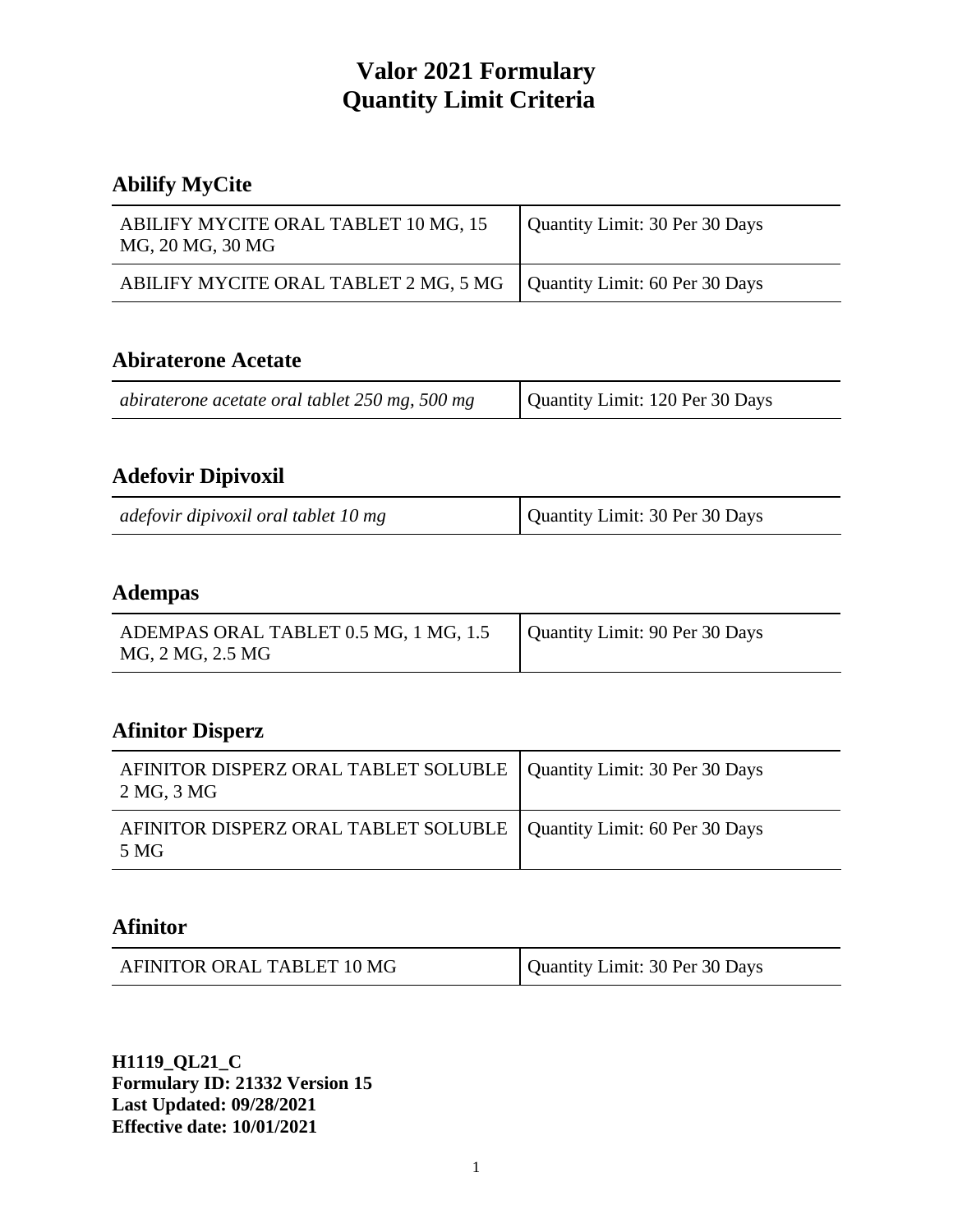# **Alunbrig**

| ALUNBRIG ORAL TABLET 180 MG                      | Quantity Limit: 30 Per 30 Days  |
|--------------------------------------------------|---------------------------------|
| ALUNBRIG ORAL TABLET 30 MG                       | Quantity Limit: 180 Per 30 Days |
| ALUNBRIG ORAL TABLET 90 MG                       | Quantity Limit: 60 Per 30 Days  |
| ALUNBRIG ORAL TABLET THERAPY PACK<br>90 & 180 MG | Quantity Limit: 30 Per 30 Days  |

## **Ambrisentan**

| ambrisentan oral tablet 10 mg, 5 mg | Quantity Limit: 30 Per 30 Days |
|-------------------------------------|--------------------------------|
|-------------------------------------|--------------------------------|

# **Aprepitant**

| aprepitant oral capsule $125$ mg, 40 mg, 80 mg | Quantity Limit: 8 Per 30 Days  |
|------------------------------------------------|--------------------------------|
| aprepitant oral capsule $80 \& 125$ mg         | Quantity Limit: 12 Per 30 Days |

# **Aptiom**

| APTIOM ORAL TABLET 200 MG, 400 MG | Quantity Limit: 30 Per 30 Days |
|-----------------------------------|--------------------------------|
| APTIOM ORAL TABLET 600 MG         | Quantity Limit: 60 Per 30 Days |
| APTIOM ORAL TABLET 800 MG         | Quantity Limit: 45 Per 30 Days |

# **ARIPiprazole**

| aripiprazole oral solution $1 \text{ mg/ml}$           | Quantity Limit: 750 Per 30 Days |
|--------------------------------------------------------|---------------------------------|
| aripiprazole oral tablet 10 mg, 15 mg, 20 mg, 30<br>mg | Quantity Limit: 30 Per 30 Days  |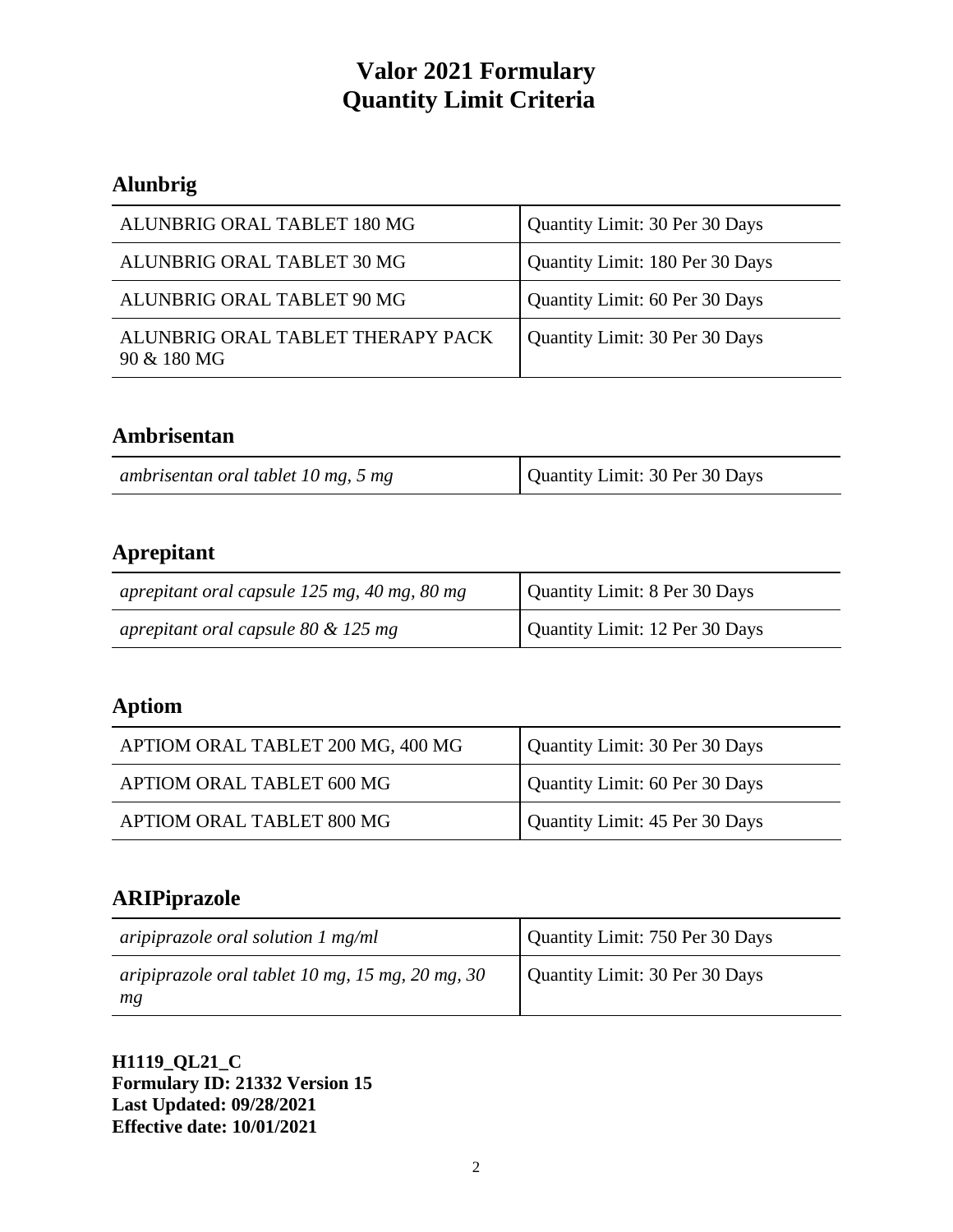# **ARIPiprazole**

| aripiprazole oral tablet 2 mg, 5 mg               | Quantity Limit: 60 Per 30 Days |
|---------------------------------------------------|--------------------------------|
| aripiprazole oral tablet dispersible 10 mg, 15 mg | Quantity Limit: 60 Per 30 Days |

## **Armodafinil**

| armodafinil oral tablet 150 mg, 200 mg, 250 mg, 50   Quantity Limit: 30 Per 30 Days |  |
|-------------------------------------------------------------------------------------|--|
| mg                                                                                  |  |

# **Asenapine Maleate**

| asenapine maleate sublingual tablet sublingual $10$   Quantity Limit: 60 Per 30 Days |  |
|--------------------------------------------------------------------------------------|--|
| mg, 2.5 mg, 5 mg                                                                     |  |

# **Atomoxetine HCl**

| atomoxetine hcl oral capsule 10 mg, 18 mg, 25 mg,<br>$40$ mg                       | Quantity Limit: 60 Per 30 Days |
|------------------------------------------------------------------------------------|--------------------------------|
| atomoxetine hcl oral capsule 100 mg, 60 mg, 80 mg   Quantity Limit: 30 Per 30 Days |                                |

### **Austedo**

| AUSTEDO ORAL TABLET 12 MG, 6 MG, 9 MG   Quantity Limit: 120 Per 30 Days |  |
|-------------------------------------------------------------------------|--|
|-------------------------------------------------------------------------|--|

#### **Baraclude**

| BARACLUDE ORAL SOLUTION 0.05 MG/ML | Quantity Limit: 600 Per 30 Days |
|------------------------------------|---------------------------------|
|------------------------------------|---------------------------------|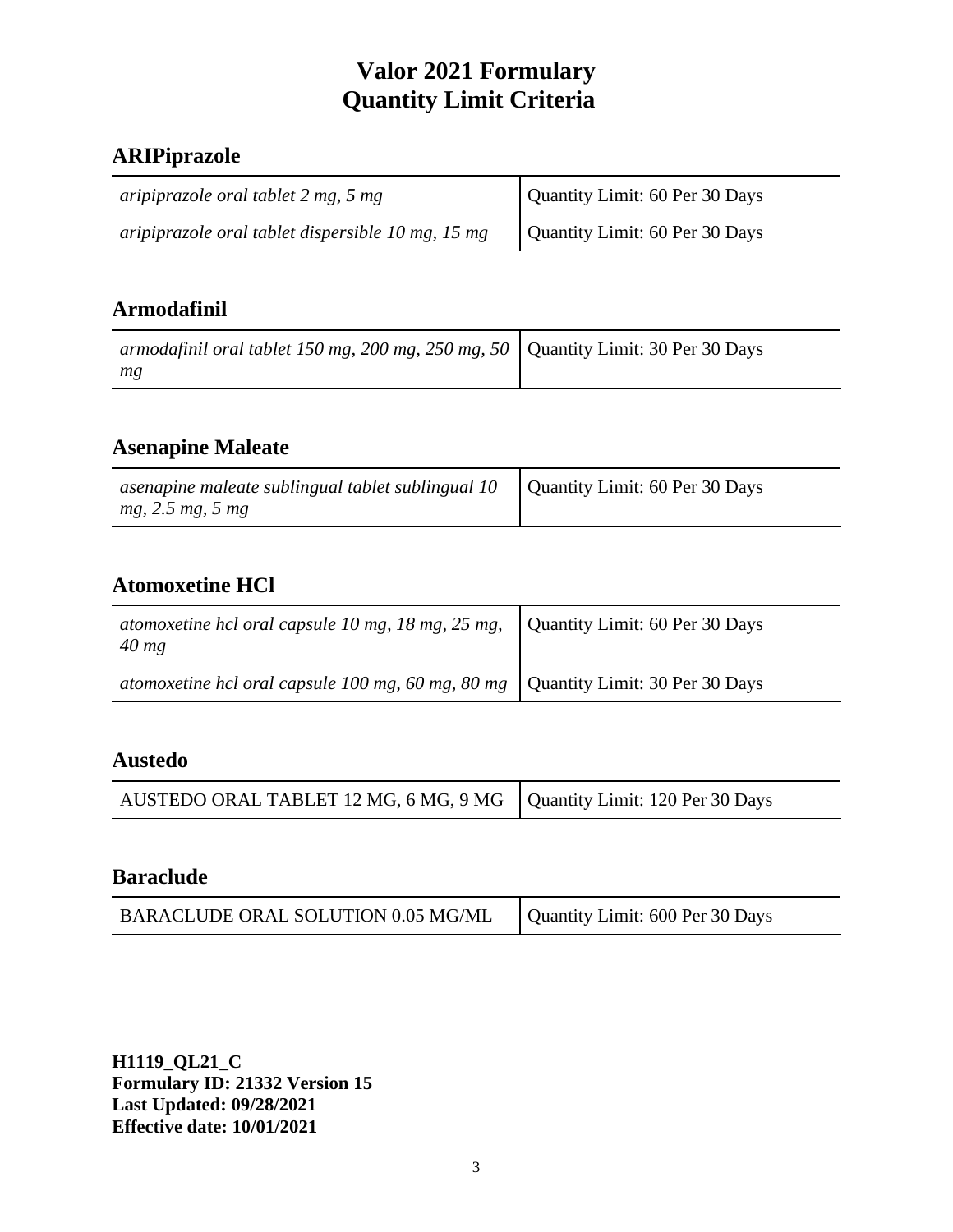## **Belsomra**

| BELSOMRA ORAL TABLET 10 MG, 15 MG, 20   Quantity Limit: 30 Per 30 Days |  |
|------------------------------------------------------------------------|--|
| MG, 5 MG                                                               |  |

#### **Bicalutamide**

| bicalutamide oral tablet 50 mg | Quantity Limit: 30 Per 30 Days |
|--------------------------------|--------------------------------|
|--------------------------------|--------------------------------|

#### **Bosentan**

| bosentan oral tablet 125 mg, 62.5 mg | Quantity Limit: 60 Per 30 Days |
|--------------------------------------|--------------------------------|
|--------------------------------------|--------------------------------|

#### **Bosulif**

| <b>BOSULIF ORAL TABLET 100 MG</b>  | Quantity Limit: 120 Per 30 Days |
|------------------------------------|---------------------------------|
| BOSULIF ORAL TABLET 400 MG, 500 MG | Quantity Limit: 30 Per 30 Days  |

## **Briviact**

| BRIVIACT ORAL SOLUTION 10 MG/ML                            | Quantity Limit: 600 Per 30 Days |
|------------------------------------------------------------|---------------------------------|
| BRIVIACT ORAL TABLET 10 MG, 100 MG, 25<br>MG, 50 MG, 75 MG | Quantity Limit: 60 Per 30 Days  |

#### **Butalbital-APAP-Caff-Cod**

| butalbital-apap-caff-cod oral capsule 50-325-40-30   Quantity Limit: 180 Per 30 Days |  |
|--------------------------------------------------------------------------------------|--|
| mg                                                                                   |  |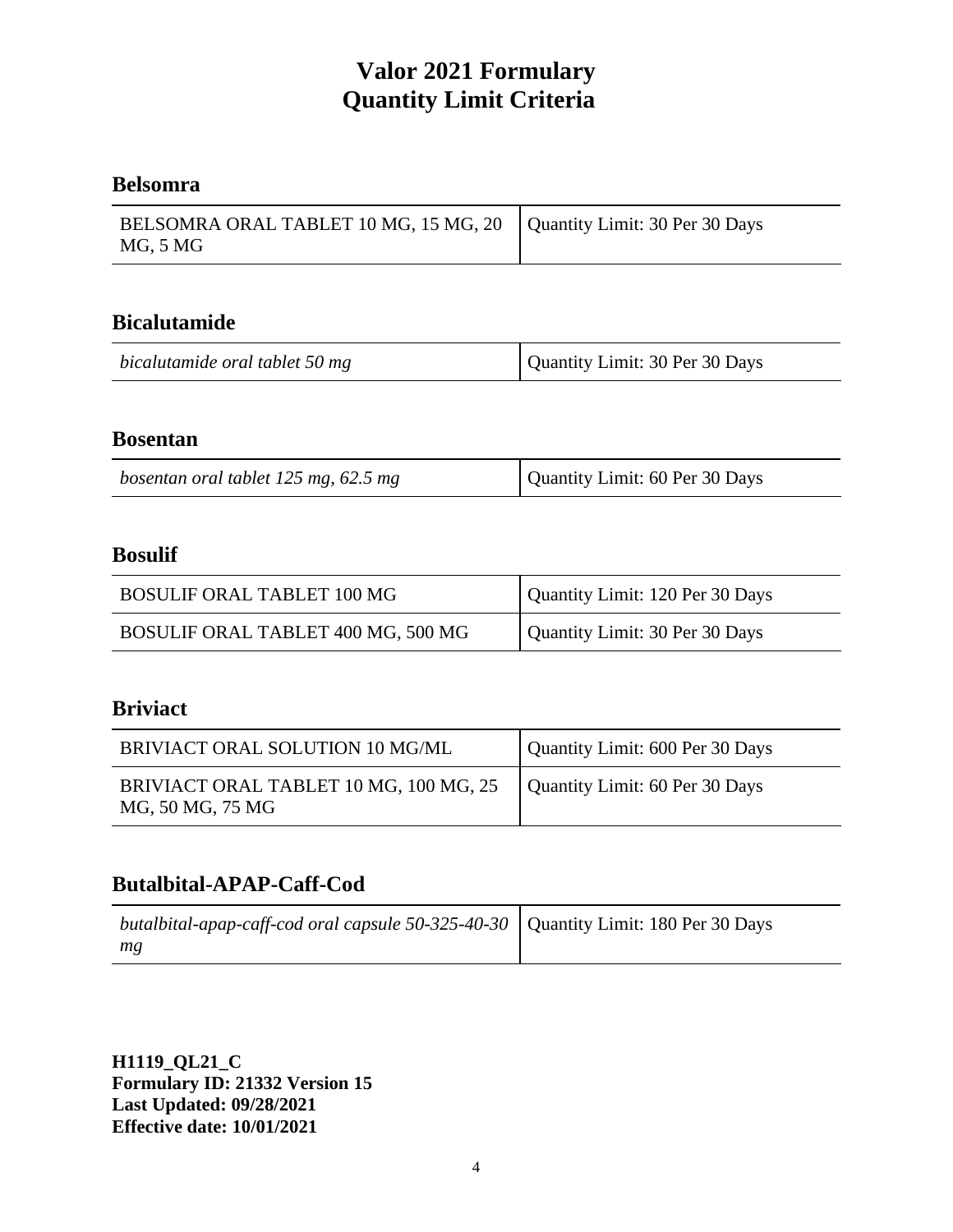## **Butalbital-APAP-Caffeine**

| butalbital-apap-caffeine oral capsule 50-300-40<br>mg, 50-325-40 mg | Quantity Limit: 180 Per 30 Days |
|---------------------------------------------------------------------|---------------------------------|
| butalbital-apap-caffeine oral tablet 50-325-40 mg                   | Quantity Limit: 180 Per 30 Days |

#### **Butalbital-ASA-Caff-Codeine**

| butalbital-asa-caff-codeine oral capsule 50-325-40-   Quantity Limit: 180 Per 30 Days<br>$30 \, mg$ |  |
|-----------------------------------------------------------------------------------------------------|--|

## **Butalbital-Aspirin-Caffeine**

| butalbital-aspirin-caffeine oral capsule 50-325-40   Quantity Limit: 180 Per 30 Days |  |
|--------------------------------------------------------------------------------------|--|
| mg                                                                                   |  |

#### **Calquence**

| CALQUENCE ORAL CAPSULE 100 MG | Quantity Limit: 60 Per 30 Days |
|-------------------------------|--------------------------------|

# **Caplyta**

| CAPLYTA ORAL CAPSULE 42 MG | Quantity Limit: 30 Per 30 Days |
|----------------------------|--------------------------------|

# **Caprelsa**

| CAPRELSA ORAL TABLET 100 MG | Quantity Limit: 60 Per 30 Days |
|-----------------------------|--------------------------------|
| CAPRELSA ORAL TABLET 300 MG | Quantity Limit: 30 Per 30 Days |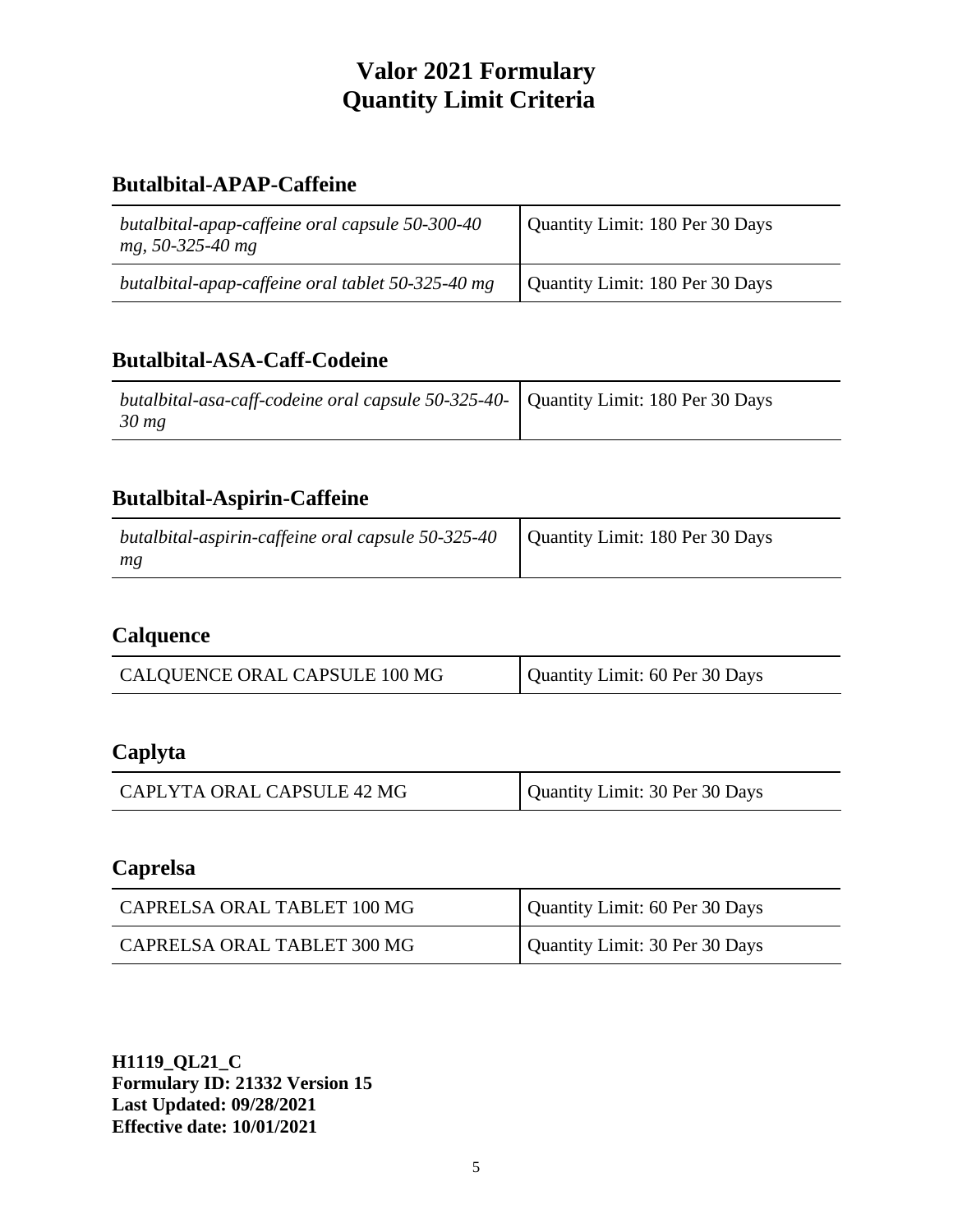# **Cinacalcet HCl**

| cinacalcet hcl oral tablet 30 mg, 90 mg | Quantity Limit: 120 Per 30 Days |
|-----------------------------------------|---------------------------------|
| cinacalcet hcl oral tablet 60 mg        | Quantity Limit: 150 Per 30 Days |

## **CloBAZam**

| Quantity Limit: 60 Per 30 Days<br>clobazam oral tablet 10 mg, 20 mg |
|---------------------------------------------------------------------|
|---------------------------------------------------------------------|

## **Cometriq (100 MG Daily Dose)**

| COMETRIQ (100 MG DAILY DOSE) ORAL KIT   Quantity Limit: 60 Per 30 Days<br>80 & 20 MG |  |
|--------------------------------------------------------------------------------------|--|
|--------------------------------------------------------------------------------------|--|

# **Cometriq (140 MG Daily Dose)**

| COMETRIQ (140 MG DAILY DOSE) ORAL KIT   Quantity Limit: 120 Per 30 Days<br>3 X 20 MG & 80 MG |  |
|----------------------------------------------------------------------------------------------|--|
|----------------------------------------------------------------------------------------------|--|

#### **Cometriq (60 MG Daily Dose)**

| COMETRIQ (60 MG DAILY DOSE) ORAL KIT<br>20 MG | Quantity Limit: 90 Per 30 Days |
|-----------------------------------------------|--------------------------------|
|-----------------------------------------------|--------------------------------|

#### **Copiktra**

| COPIKTRA ORAL CAPSULE 15 MG, 25 MG | Quantity Limit: 60 Per 30 Days |
|------------------------------------|--------------------------------|
|                                    |                                |

#### **Corlanor**

| CORLANOR ORAL TABLET 5 MG, 7.5 MG | Quantity Limit: 60 Per 30 Days |
|-----------------------------------|--------------------------------|
|-----------------------------------|--------------------------------|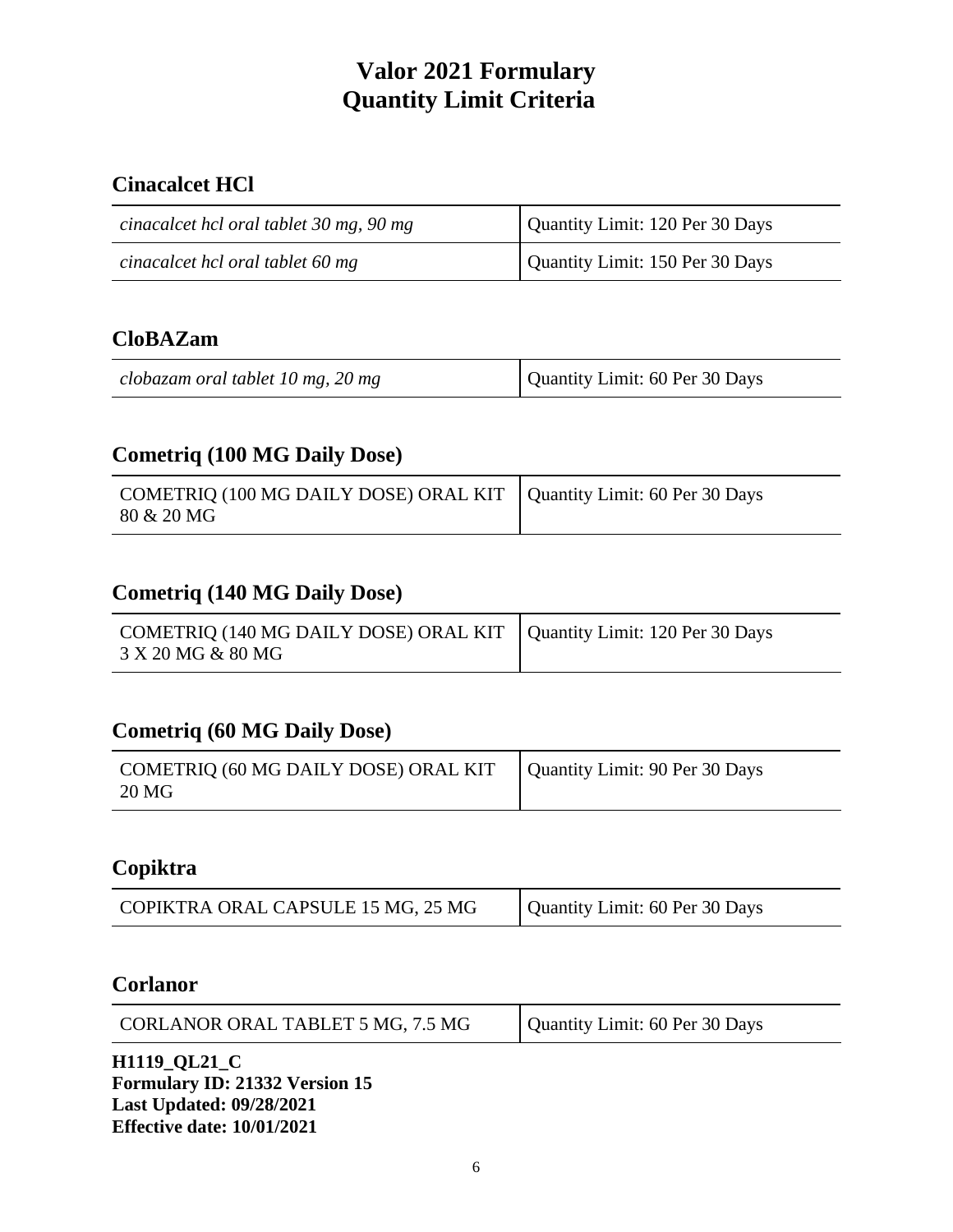# **Cystadrops**

| CYSTADROPS OPHTHALMIC SOLUTION 0.37   Quantity Limit: 20 Per 28 Days |  |
|----------------------------------------------------------------------|--|
| $\%$                                                                 |  |

## **Cystaran**

| CYSTARAN OPHTHALMIC SOLUTION 0.44 %   Quantity Limit: 60 Per 30 Days |  |
|----------------------------------------------------------------------|--|
|----------------------------------------------------------------------|--|

# **Daliresp**

| DALIRESP ORAL TABLET 250 MCG, 500 MCG   Quantity Limit: 30 Per 30 Days |  |
|------------------------------------------------------------------------|--|
|------------------------------------------------------------------------|--|

## **Dexilant**

| DEXILANT ORAL CAPSULE DELAYED | Quantity Limit: 30 Per 30 Days |
|-------------------------------|--------------------------------|
| RELEASE 30 MG, 60 MG          |                                |

## **Digitek**

| DIGITEK ORAL TABLET 125 MCG | Quantity Limit: 30 Per 30 Days |
|-----------------------------|--------------------------------|
|-----------------------------|--------------------------------|

# **Digox**

| DIGOX ORAL TABLET 125 MCG | Quantity Limit: 30 Per 30 Days |
|---------------------------|--------------------------------|
|                           |                                |

#### **Digoxin**

| digoxin oral tablet 125 mcg | Quantity Limit: 30 Per 30 Days |
|-----------------------------|--------------------------------|
|-----------------------------|--------------------------------|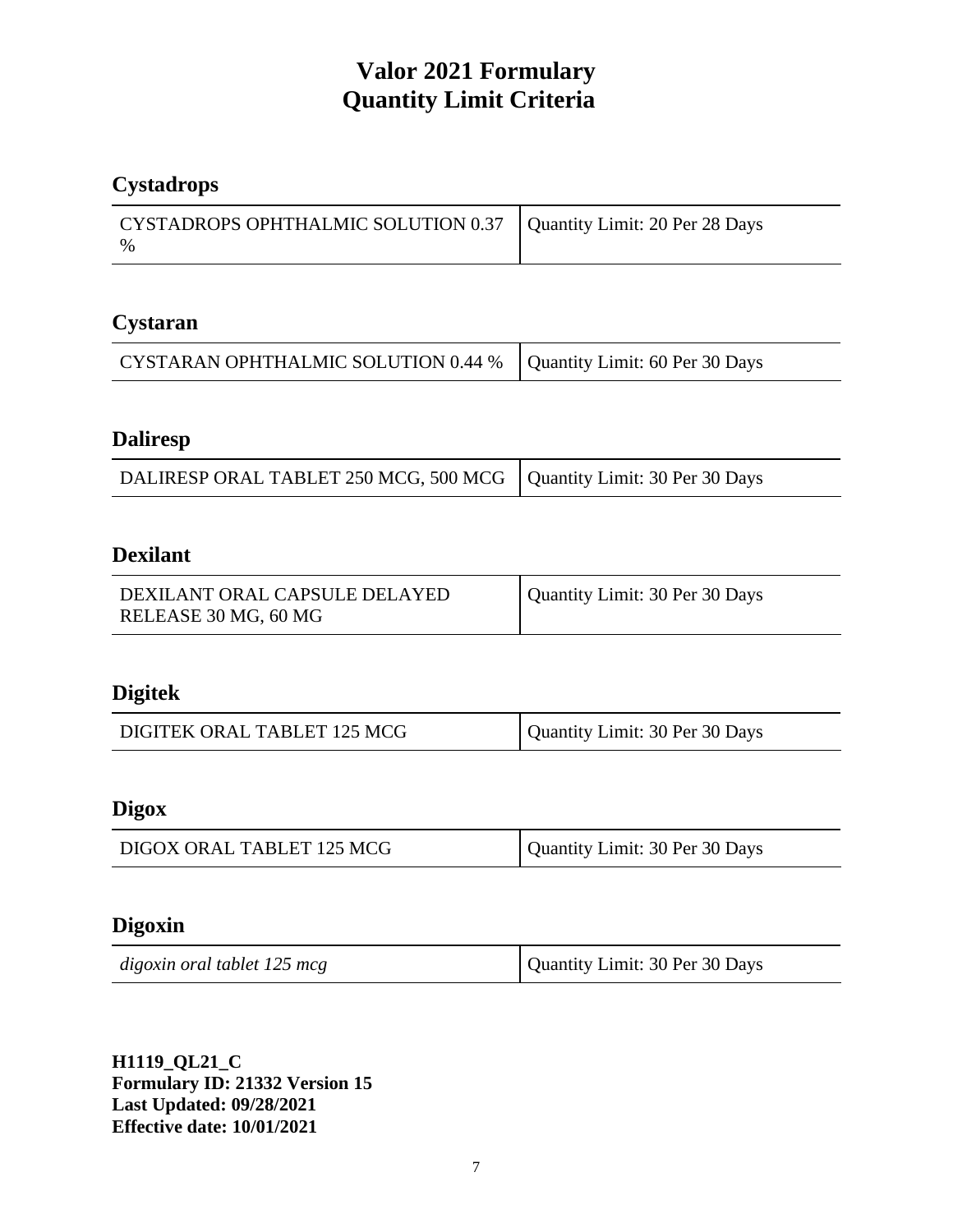# **Dihydroergotamine Mesylate**

#### **Doxepin HCl**

| doxepin hcl oral tablet 3 mg, 6 mg | Quantity Limit: 30 Per 30 Days |
|------------------------------------|--------------------------------|
|------------------------------------|--------------------------------|

#### **Drizalma Sprinkle**

| DRIZALMA SPRINKLE ORAL CAPSULE<br>DELAYED RELEASE SPRINKLE 20 MG, 30<br>MG, 40 MG, 60 MG | Quantity Limit: 60 Per 30 Days |
|------------------------------------------------------------------------------------------|--------------------------------|
|------------------------------------------------------------------------------------------|--------------------------------|

#### **Dronabinol**

| Quantity Limit: 60 Per 30 Days<br>dronabinol oral capsule $10$ mg, $2.5$ mg, $5$ mg |  |
|-------------------------------------------------------------------------------------|--|
|-------------------------------------------------------------------------------------|--|

## **Eletriptan Hydrobromide**

| eletriptan hydrobromide oral tablet 20 mg, 40 mg $\vert$ Quantity Limit: 12 Per 30 Days |  |
|-----------------------------------------------------------------------------------------|--|
|-----------------------------------------------------------------------------------------|--|

#### **Emsam**

| EMSAM TRANSDERMAL PATCH 24 HOUR 12   Quantity Limit: 30 Per 30 Days |  |
|---------------------------------------------------------------------|--|
| MG/24HR, 6 MG/24HR, 9 MG/24HR                                       |  |

#### **Endari**

| <b>ENDARI ORAL PACKET 5 GM</b> | Quantity Limit: 180 Per 30 Days |
|--------------------------------|---------------------------------|
|--------------------------------|---------------------------------|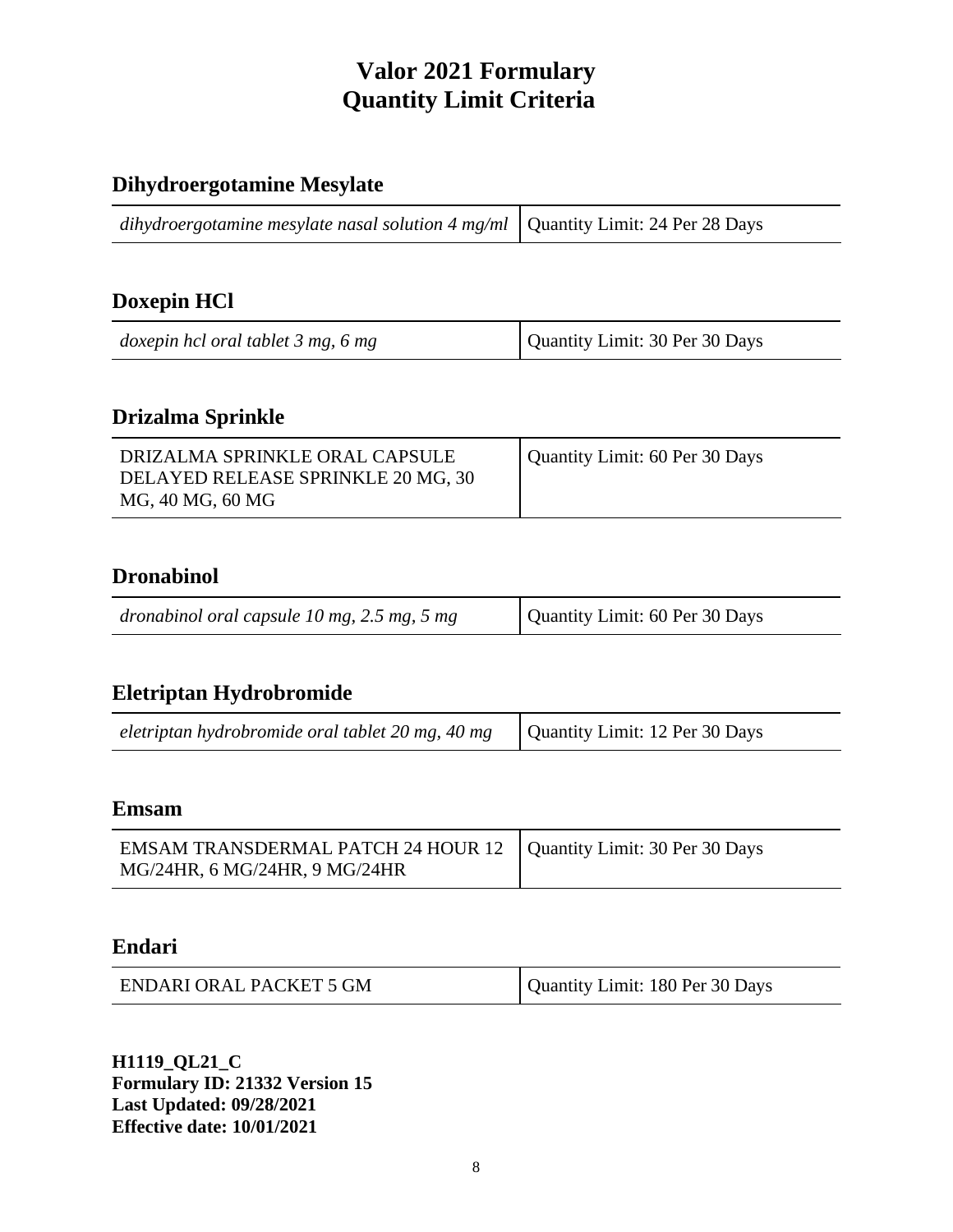## **Entecavir**

| entecavir oral tablet 0.5 mg, 1 mg | Quantity Limit: 30 Per 30 Days |
|------------------------------------|--------------------------------|
|                                    |                                |

#### **Entresto**

| ENTRESTO ORAL TABLET 24-26 MG, 49-51 | Quantity Limit: 60 Per 30 Days |
|--------------------------------------|--------------------------------|
| MG, 97-103 MG                        |                                |

#### **Ergotamine-Caffeine**

| ergotamine-caffeine oral tablet 1-100 mg | Quantity Limit: 40 Per 28 Days |
|------------------------------------------|--------------------------------|
|------------------------------------------|--------------------------------|

#### **Erleada**

|  | ERLEADA ORAL TABLET 60 MG | Quantity Limit: 120 Per 30 Days |
|--|---------------------------|---------------------------------|
|--|---------------------------|---------------------------------|

#### **Erlotinib HCl**

| erlotinib hcl oral tablet 100 mg, 150 mg | Quantity Limit: 30 Per 30 Days |
|------------------------------------------|--------------------------------|
| erlotinib hcl oral tablet 25 mg          | Quantity Limit: 90 Per 30 Days |

## **Estazolam**

| estazolam oral tablet 1 mg | Quantity Limit: 60 Per 30 Days |
|----------------------------|--------------------------------|
| estazolam oral tablet 2 mg | Quantity Limit: 30 Per 30 Days |

## **Everolimus**

| everolimus oral tablet $2.5$ mg, $5$ mg, $7.5$ mg | Quantity Limit: 30 Per 30 Days |
|---------------------------------------------------|--------------------------------|
|---------------------------------------------------|--------------------------------|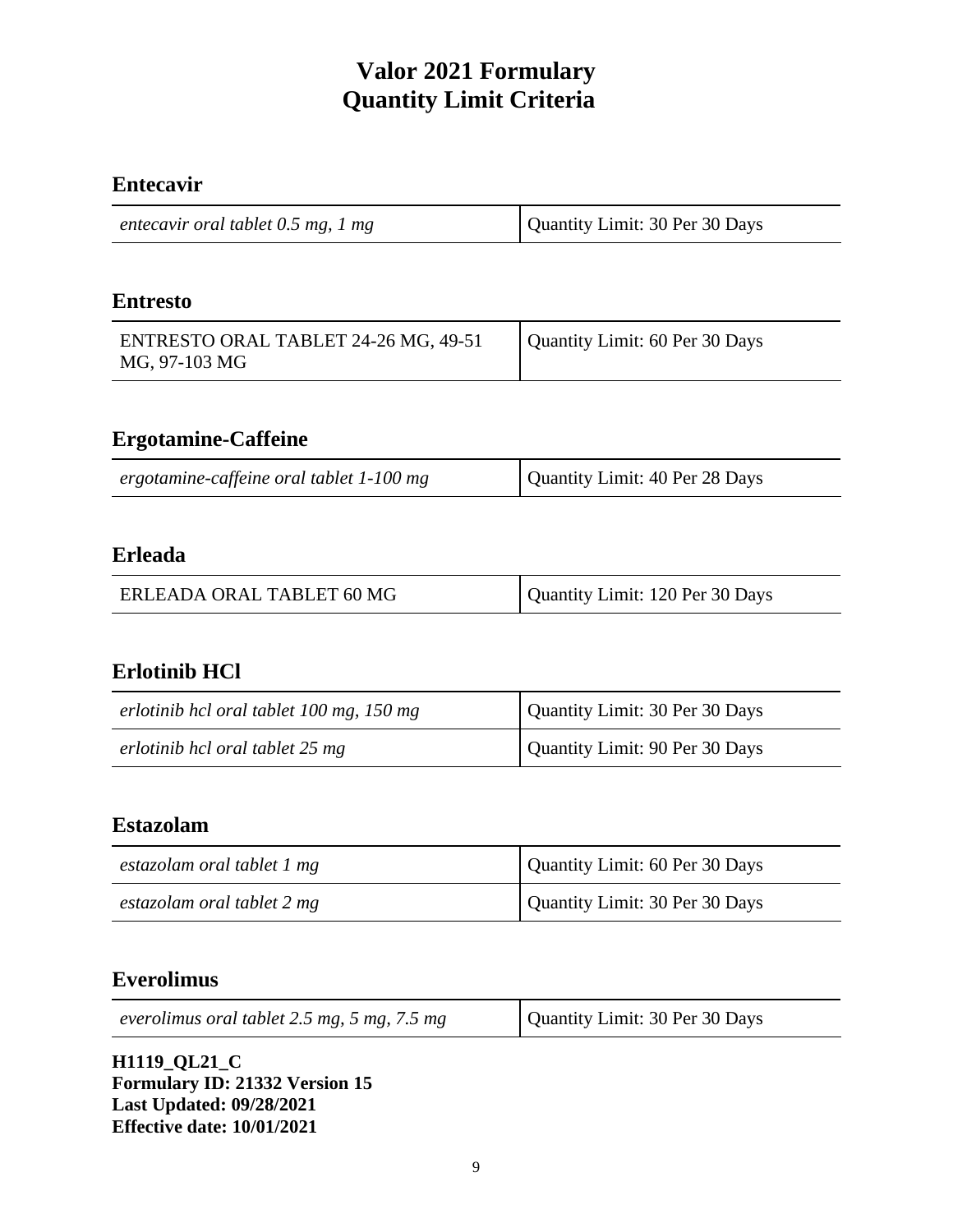#### **Fanapt**

| FANAPT ORAL TABLET 1 MG, 10 MG, 12 MG, Quantity Limit: 60 Per 30 Days |  |
|-----------------------------------------------------------------------|--|
| 2 MG, 4 MG, 6 MG, 8 MG                                                |  |

#### **Fanapt Titration Pack**

| FANAPT TITRATION PACK ORAL TABLET 1   Quantity Limit: 8 Per 180 Days<br>& 2 & 4 & 6 MG |  |
|----------------------------------------------------------------------------------------|--|
|----------------------------------------------------------------------------------------|--|

# **FentaNYL Citrate**

| fentanyl citrate buccal lozenge on a handle 1200<br>mcg, 1600 mcg, 200 mcg, 400 mcg, 600 mcg, 800<br>mcg | Quantity Limit: 180 Per 30 Days |
|----------------------------------------------------------------------------------------------------------|---------------------------------|
|----------------------------------------------------------------------------------------------------------|---------------------------------|

# **FentaNYL**

#### **Fetzima**

| FETZIMA ORAL CAPSULE EXTENDED<br>RELEASE 24 HOUR 120 MG, 20 MG, 40 MG, 80<br>MG | Quantity Limit: 30 Per 30 Days |
|---------------------------------------------------------------------------------|--------------------------------|
|---------------------------------------------------------------------------------|--------------------------------|

# **Fetzima Titration**

| FETZIMA TITRATION ORAL CAPSULE ER 24   Quantity Limit: 56 Per 365 Days |  |
|------------------------------------------------------------------------|--|
| HOUR THERAPY PACK 20 & 40 MG                                           |  |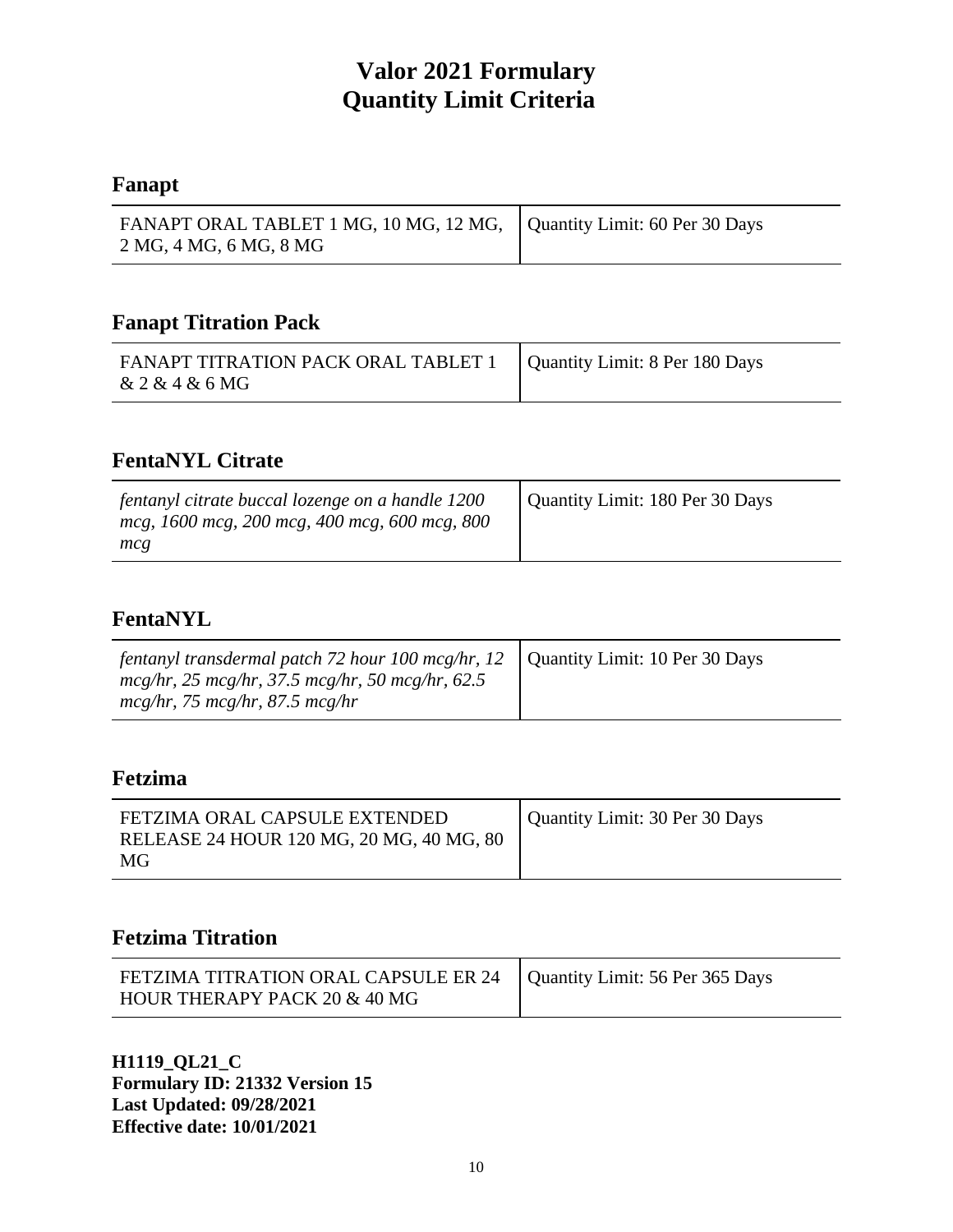# **Flurazepam HCl**

| flurazepam hcl oral capsule 15 mg | Quantity Limit: 60 Per 30 Days |
|-----------------------------------|--------------------------------|
| flurazepam hcl oral capsule 30 mg | Quantity Limit: 30 Per 30 Days |

## **Gocovri**

| GOCOVRI ORAL CAPSULE EXTENDED<br>RELEASE 24 HOUR 137 MG         | Quantity Limit: 60 Per 30 Days |
|-----------------------------------------------------------------|--------------------------------|
| <b>GOCOVRI ORAL CAPSULE EXTENDED</b><br>RELEASE 24 HOUR 68.5 MG | Quantity Limit: 30 Per 30 Days |

## **Granisetron HCl**

| granisetron hcl oral tablet 1 mg | Quantity Limit: 60 Per 30 Days |
|----------------------------------|--------------------------------|
|----------------------------------|--------------------------------|

# **Iclusig**

| ICLUSIG ORAL TABLET 10 MG, 15 MG | Quantity Limit: 60 Per 30 Days |
|----------------------------------|--------------------------------|
| ICLUSIG ORAL TABLET 30 MG, 45 MG | Quantity Limit: 30 Per 30 Days |

#### **IDHIFA**

| IDHIFA ORAL TABLET 100 MG | Quantity Limit: 30 Per 30 Days |
|---------------------------|--------------------------------|
| IDHIFA ORAL TABLET 50 MG  | Quantity Limit: 60 Per 30 Days |

#### **Imatinib Mesylate**

| imatinib mesylate oral tablet 100 mg | Quantity Limit: 180 Per 30 Days |
|--------------------------------------|---------------------------------|
|--------------------------------------|---------------------------------|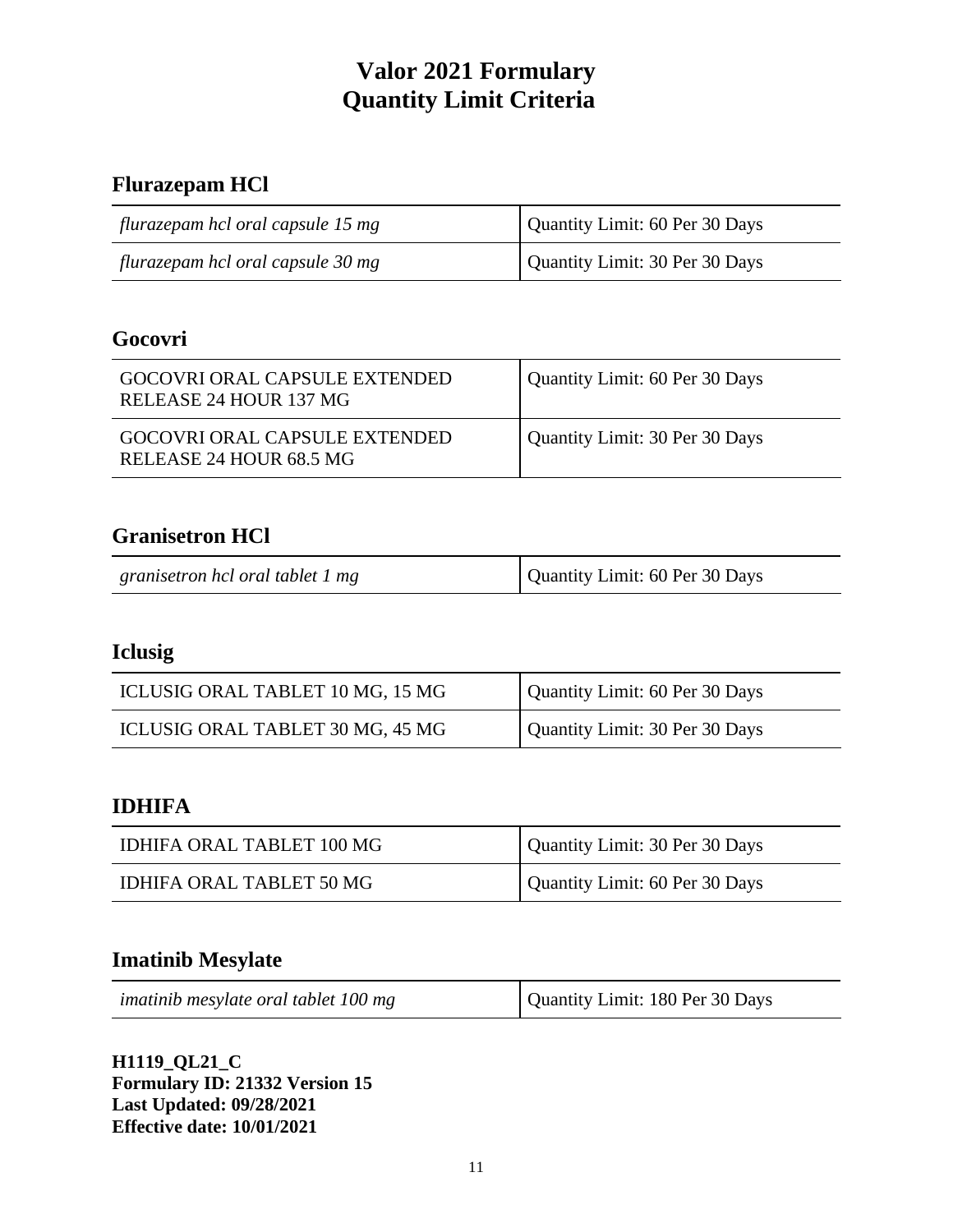#### **Imatinib Mesylate**

| imatinib mesylate oral tablet 400 mg | Quantity Limit: 60 Per 30 Days |
|--------------------------------------|--------------------------------|
|--------------------------------------|--------------------------------|

#### **Inlyta**

| INLYTA ORAL TABLET 1 MG | Quantity Limit: 180 Per 30 Days |
|-------------------------|---------------------------------|
| INLYTA ORAL TABLET 5 MG | Quantity Limit: 60 Per 30 Days  |

#### **Isturisa**

| ISTURISA ORAL TABLET 1 MG  | Quantity Limit: 240 Per 30 Days |
|----------------------------|---------------------------------|
| ISTURISA ORAL TABLET 10 MG | Quantity Limit: 180 Per 30 Days |
| ISTURISA ORAL TABLET 5 MG  | Quantity Limit: 120 Per 30 Days |

#### **Jakafi**

| JAKAFI ORAL TABLET 10 MG, 15 MG, 20 MG,   Quantity Limit: 60 Per 30 Days |  |
|--------------------------------------------------------------------------|--|
| 25 MG, 5 MG                                                              |  |

#### **Janumet**

| JANUMET ORAL TABLET 50-1000 MG, 50-500   Quantity Limit: 60 Per 30 Days<br>MG <sup>-</sup> |  |
|--------------------------------------------------------------------------------------------|--|
|--------------------------------------------------------------------------------------------|--|

# **Janumet XR**

| JANUMET XR ORAL TABLET EXTENDED<br>RELEASE 24 HOUR 100-1000 MG           | Quantity Limit: 30 Per 30 Days |
|--------------------------------------------------------------------------|--------------------------------|
| JANUMET XR ORAL TABLET EXTENDED<br>RELEASE 24 HOUR 50-1000 MG, 50-500 MG | Quantity Limit: 60 Per 30 Days |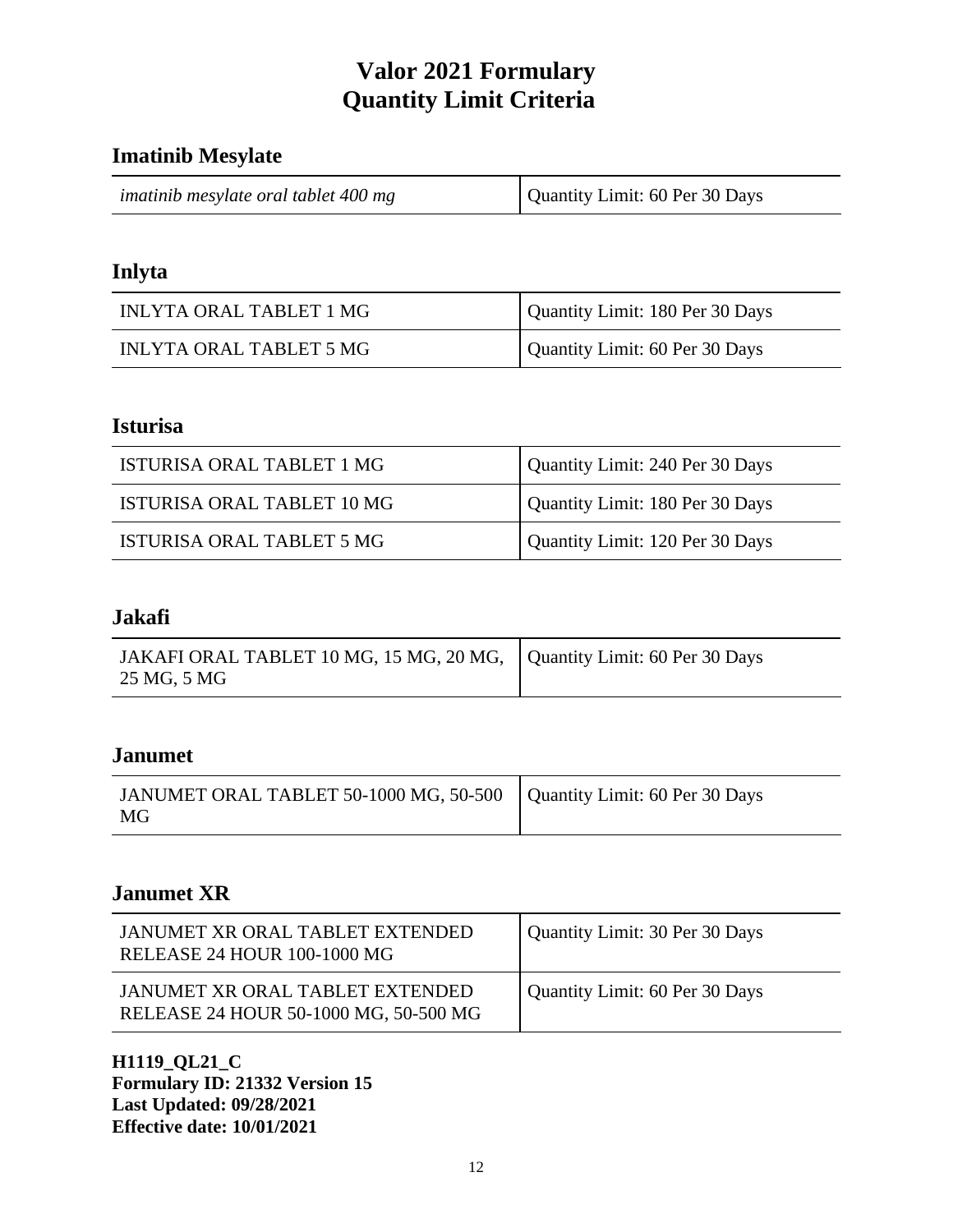## **Januvia**

| JANUVIA ORAL TABLET 100 MG, 25 MG, 50<br>MG | Quantity Limit: 30 Per 30 Days |
|---------------------------------------------|--------------------------------|

#### **Korlym**

| KORLYM ORAL TABLET 300 MG | Quantity Limit: 120 Per 30 Days |
|---------------------------|---------------------------------|
|---------------------------|---------------------------------|

# **Lapatinib Ditosylate**

| lapatinib ditosylate oral tablet 250 mg | Quantity Limit: 150 Per 30 Days |
|-----------------------------------------|---------------------------------|
|-----------------------------------------|---------------------------------|

#### **Latuda**

| LATUDA ORAL TABLET 120 MG, 20 MG, 40<br>MG | Quantity Limit: 30 Per 30 Days |
|--------------------------------------------|--------------------------------|
| LATUDA ORAL TABLET 60 MG, 80 MG            | Quantity Limit: 60 Per 30 Days |

#### **Lidocaine**

| lidocaine external ointment $5\%$ | Quantity Limit: 50 Per 30 Days |
|-----------------------------------|--------------------------------|
| lidocaine external patch $5\%$    | Quantity Limit: 90 Per 30 Days |

## **Lidocaine HCl**

| lidocaine hcl external solution 4 $\%$ | Quantity Limit: 50 Per 30 Days |
|----------------------------------------|--------------------------------|
|----------------------------------------|--------------------------------|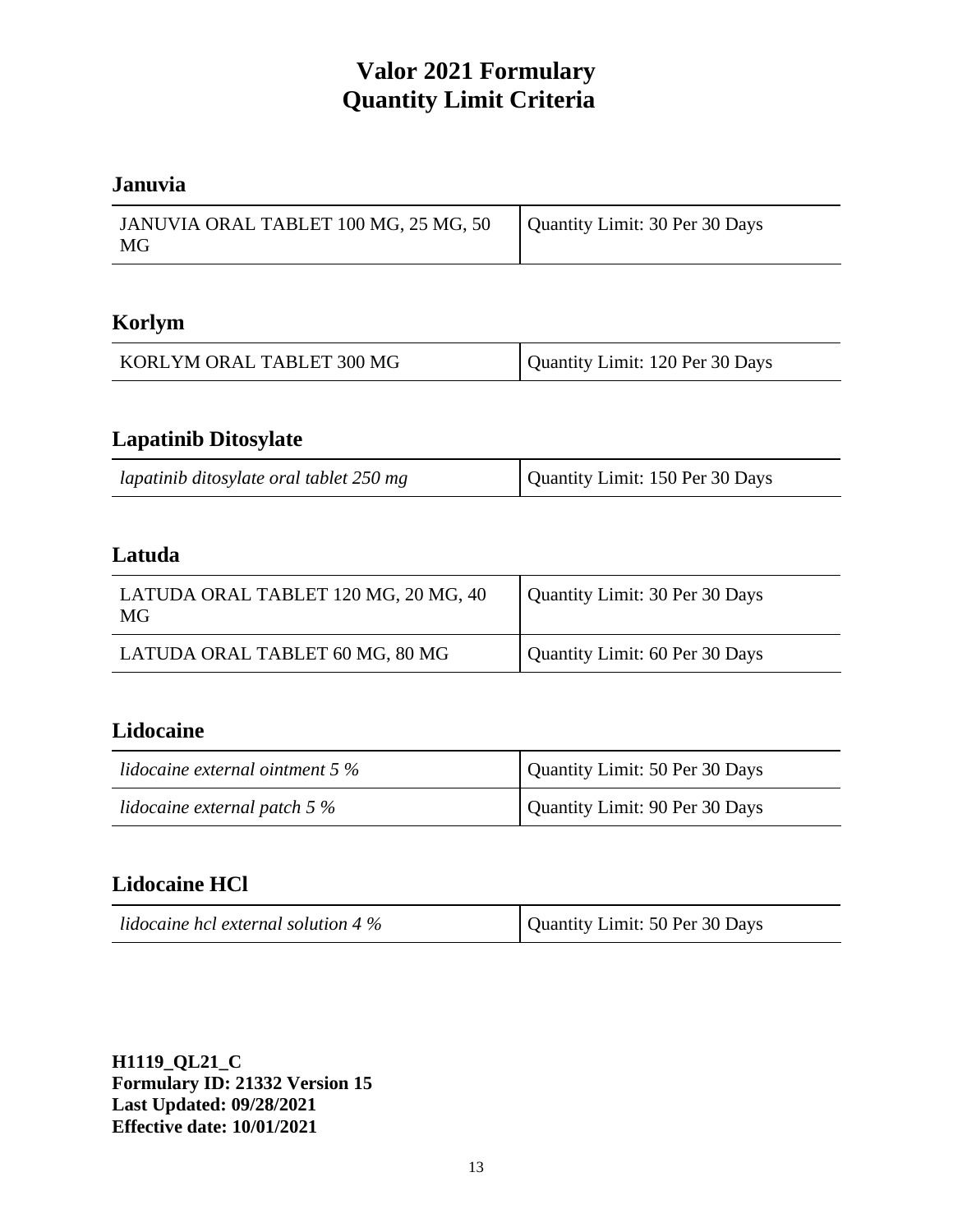## **Lidocaine-Prilocaine**

| Quantity Limit: 30 Per 30 Days |
|--------------------------------|
|                                |

# **Lupkynis**

| LUPKYNIS ORAL CAPSULE 7.9 MG | Quantity Limit: 180 Per 30 Days |
|------------------------------|---------------------------------|
|------------------------------|---------------------------------|

## **Modafinil**

| modafinil oral tablet 100 mg, 200 mg | Quantity Limit: 30 Per 30 Days |
|--------------------------------------|--------------------------------|
|--------------------------------------|--------------------------------|

## **Naratriptan HCl**

| naratriptan hcl oral tablet 1 mg, 2.5 mg | Quantity Limit: 12 Per 30 Days |
|------------------------------------------|--------------------------------|
|------------------------------------------|--------------------------------|

#### **Nayzilam**

| NAYZILAM NASAL SOLUTION 5 MG/0.1ML | Quantity Limit: 10 Per 30 Days |
|------------------------------------|--------------------------------|
|                                    |                                |

#### **Nerlynx**

| NERLYNX ORAL TABLET 40 MG | Quantity Limit: 180 Per 30 Days |
|---------------------------|---------------------------------|
|                           |                                 |

#### **NexAVAR**

| NEXAVAR ORAL TABLET 200 MG | Quantity Limit: 120 Per 30 Days |
|----------------------------|---------------------------------|
|----------------------------|---------------------------------|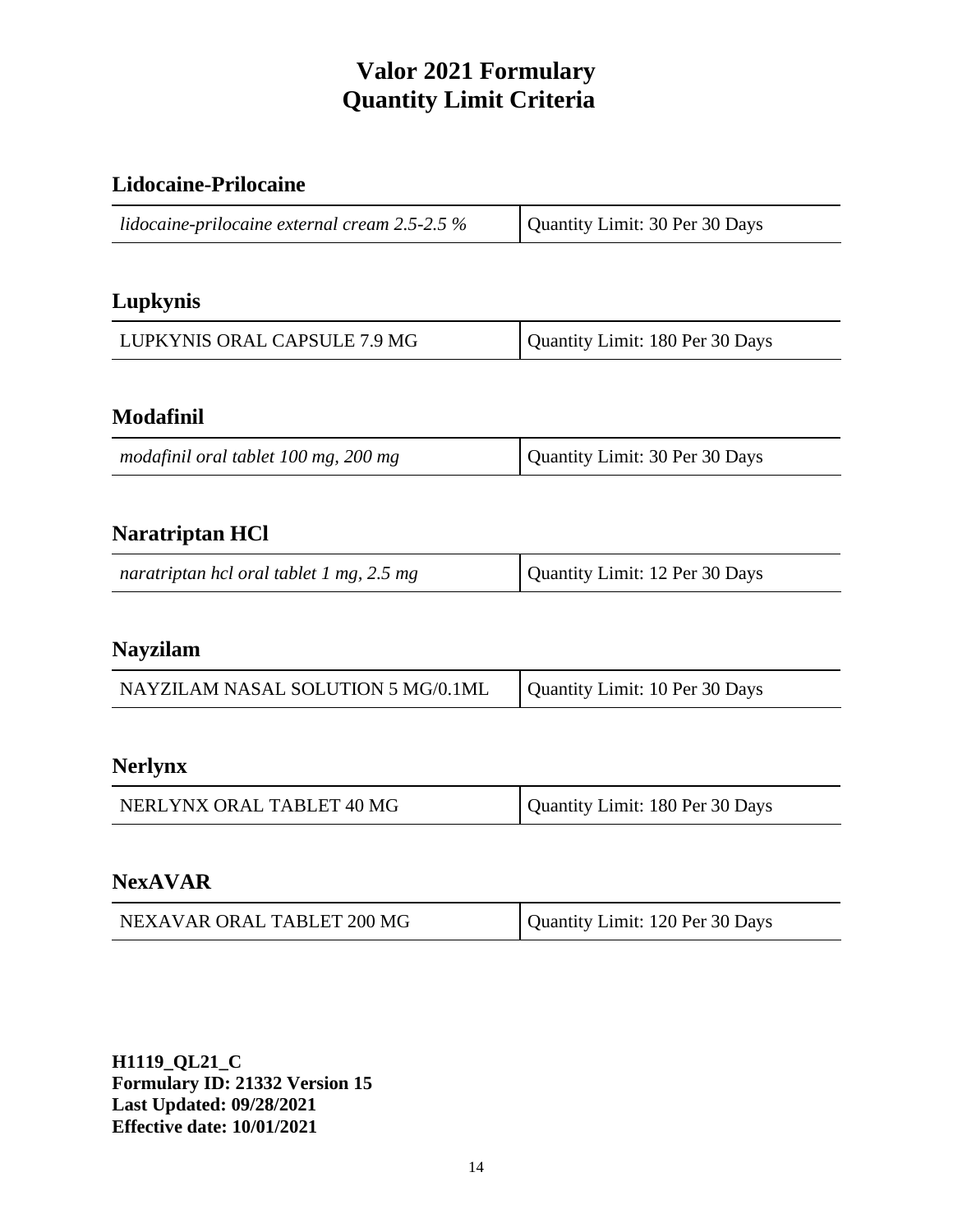## **Nilutamide**

| nilutamide oral tablet 150 mg | Quantity Limit: 60 Per 30 Days |
|-------------------------------|--------------------------------|
|                               |                                |

#### **Nubeqa**

| NUBEQA ORAL TABLET 300 MG | Quantity Limit: 120 Per 30 Days |
|---------------------------|---------------------------------|
|---------------------------|---------------------------------|

## **OLANZapine**

| olanzapine oral tablet 10 mg, $2.5$ mg, $5$ mg                              | Quantity Limit: 60 Per 30 Days |
|-----------------------------------------------------------------------------|--------------------------------|
| olanzapine oral tablet 15 mg, 20 mg, 7.5 mg                                 | Quantity Limit: 30 Per 30 Days |
| olanzapine oral tablet dispersible 10 mg, 15 mg, 20 $\parallel$<br>mg, 5 mg | Quantity Limit: 30 Per 30 Days |

## **Ondansetron HCl**

| ondansetron hcl injection solution $4 \text{ mg/2ml}$ , $40$<br>mg/20ml | Quantity Limit: 360 Per 30 Days |
|-------------------------------------------------------------------------|---------------------------------|
| ondansetron hcl oral solution 4 mg/5ml                                  | Quantity Limit: 450 Per 30 Days |
| ondansetron hcl oral tablet 24 mg                                       | Quantity Limit: 30 Per 30 Days  |
| ondansetron hcl oral tablet 4 mg                                        | Quantity Limit: 180 Per 30 Days |
| ondansetron hcl oral tablet 8 mg                                        | Quantity Limit: 90 Per 30 Days  |

## **Ondansetron**

| ondansetron oral tablet dispersible 4 mg | Quantity Limit: 180 Per 30 Days |
|------------------------------------------|---------------------------------|
| ondansetron oral tablet dispersible 8 mg | Quantity Limit: 90 Per 30 Days  |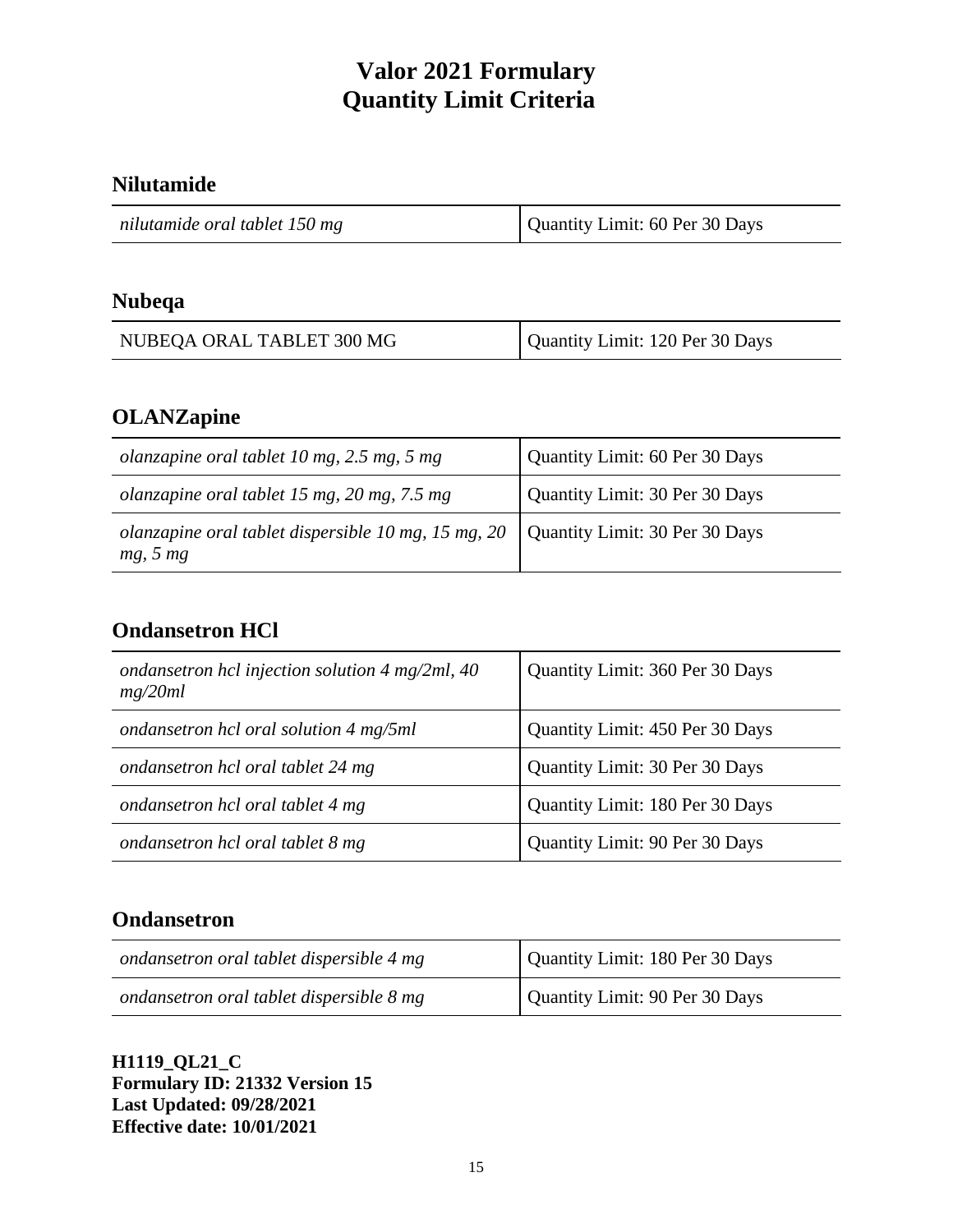# **Opsumit**

| OPSUMIT ORAL TABLET 10 MG | Quantity Limit: 30 Per 30 Days |
|---------------------------|--------------------------------|
|---------------------------|--------------------------------|

#### **Oxtellar XR**

| OXTELLAR XR ORAL TABLET EXTENDED<br>RELEASE 24 HOUR 150 MG | Quantity Limit: 480 Per 30 Days |
|------------------------------------------------------------|---------------------------------|
| OXTELLAR XR ORAL TABLET EXTENDED<br>RELEASE 24 HOUR 300 MG | Quantity Limit: 240 Per 30 Days |
| OXTELLAR XR ORAL TABLET EXTENDED<br>RELEASE 24 HOUR 600 MG | Quantity Limit: 120 Per 30 Days |

# **Paliperidone ER**

| paliperidone er oral tablet extended release 24 hour   Quantity Limit: 60 Per 30 Days<br>1.5 mg, 3 mg, 6 mg |  |
|-------------------------------------------------------------------------------------------------------------|--|
| paliperidone er oral tablet extended release 24 hour   Quantity Limit: 30 Per 30 Days<br>9 <sub>mg</sub>    |  |

## **Paxil**

| Quantity Limit: 900 Per 30 Days<br>PAXIL ORAL SUSPENSION 10 MG/5ML |
|--------------------------------------------------------------------|
|--------------------------------------------------------------------|

## **Pregabalin**

| pregabalin oral capsule 100 mg, 150 mg, 200 mg,<br>$225 \, mg$ , $25 \, mg$ , $50 \, mg$ , $75 \, mg$ | Quantity Limit: 120 Per 30 Days |
|-------------------------------------------------------------------------------------------------------|---------------------------------|
| pregabalin oral capsule 300 mg                                                                        | Quantity Limit: 60 Per 30 Days  |
| pregabalin oral solution 20 mg/ml                                                                     | Quantity Limit: 900 Per 30 Days |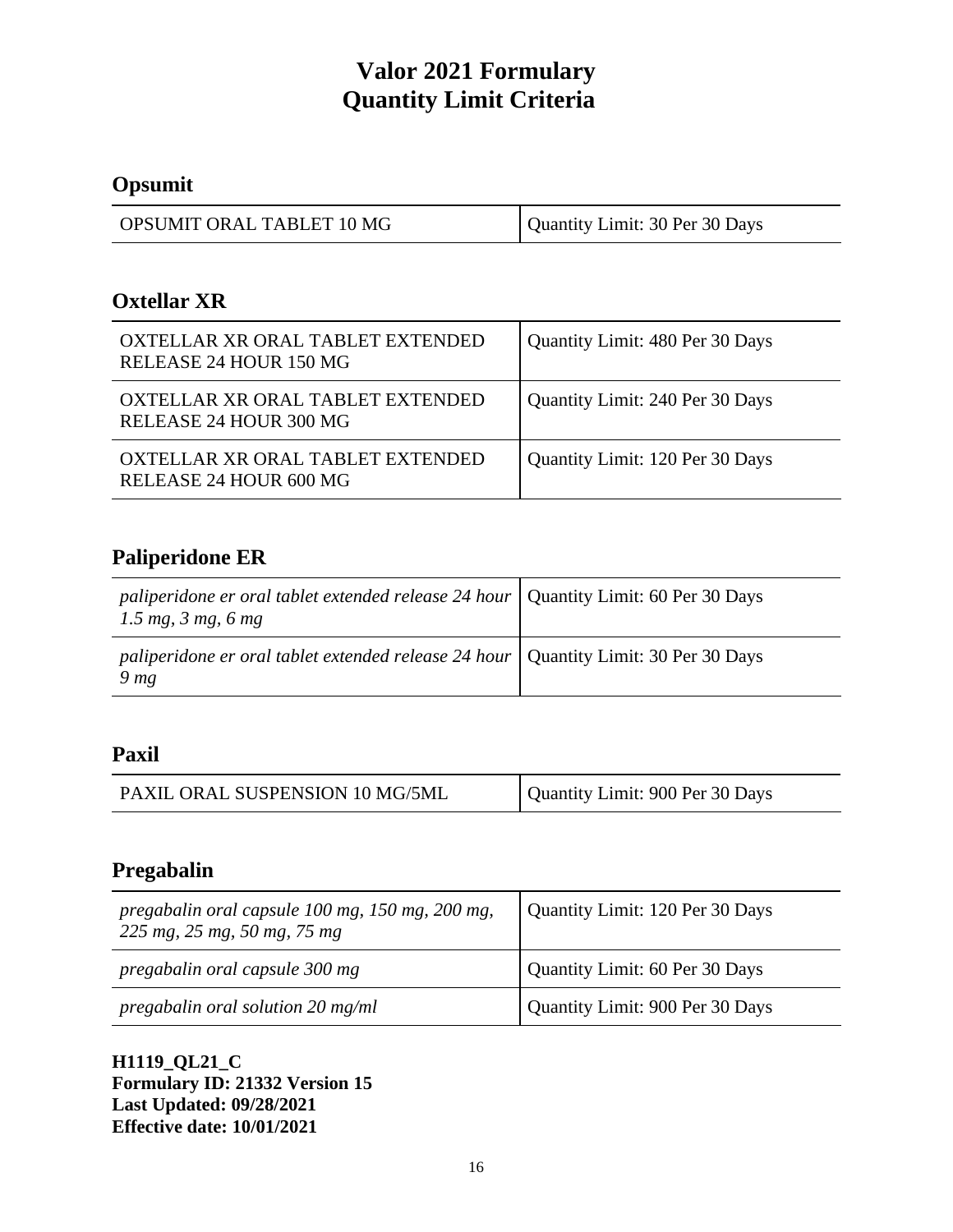## **Promacta**

| PROMACTA ORAL PACKET 12.5 MG                         | Quantity Limit: 360 Per 30 Days |
|------------------------------------------------------|---------------------------------|
| PROMACTA ORAL PACKET 25 MG                           | Quantity Limit: 180 Per 30 Days |
| PROMACTA ORAL TABLET 12.5 MG, 25 MG,<br>50 MG, 75 MG | Quantity Limit: 60 Per 30 Days  |

## **Ramelteon**

| ramelteon oral tablet 8 mg | Quantity Limit: 30 Per 30 Days |
|----------------------------|--------------------------------|

#### **Restasis**

| <b>RESTASIS OPHTHALMIC EMULSION 0.05 %</b> | Quantity Limit: 60 Per 30 Days |
|--------------------------------------------|--------------------------------|

## **Rexulti**

| REXULTI ORAL TABLET 0.25 MG, 0.5 MG, 1 | Quantity Limit: 30 Per 30 Days |
|----------------------------------------|--------------------------------|
| MG, 2 MG, 3 MG, 4 MG                   |                                |

#### **Rivastigmine**

| rivastigmine transdermal patch 24 hour 13.3 | Quantity Limit: 30 Per 30 Days |
|---------------------------------------------|--------------------------------|
| $mg/24hr$ , 4.6 mg/24hr, 9.5 mg/24hr        |                                |

#### **Rizatriptan Benzoate**

| rizatriptan benzoate oral tablet 10 mg, 5 mg                                                 | Quantity Limit: 12 Per 30 Days |
|----------------------------------------------------------------------------------------------|--------------------------------|
| rizatriptan benzoate oral tablet dispersible 10 mg, 5   Quantity Limit: 12 Per 30 Days<br>mg |                                |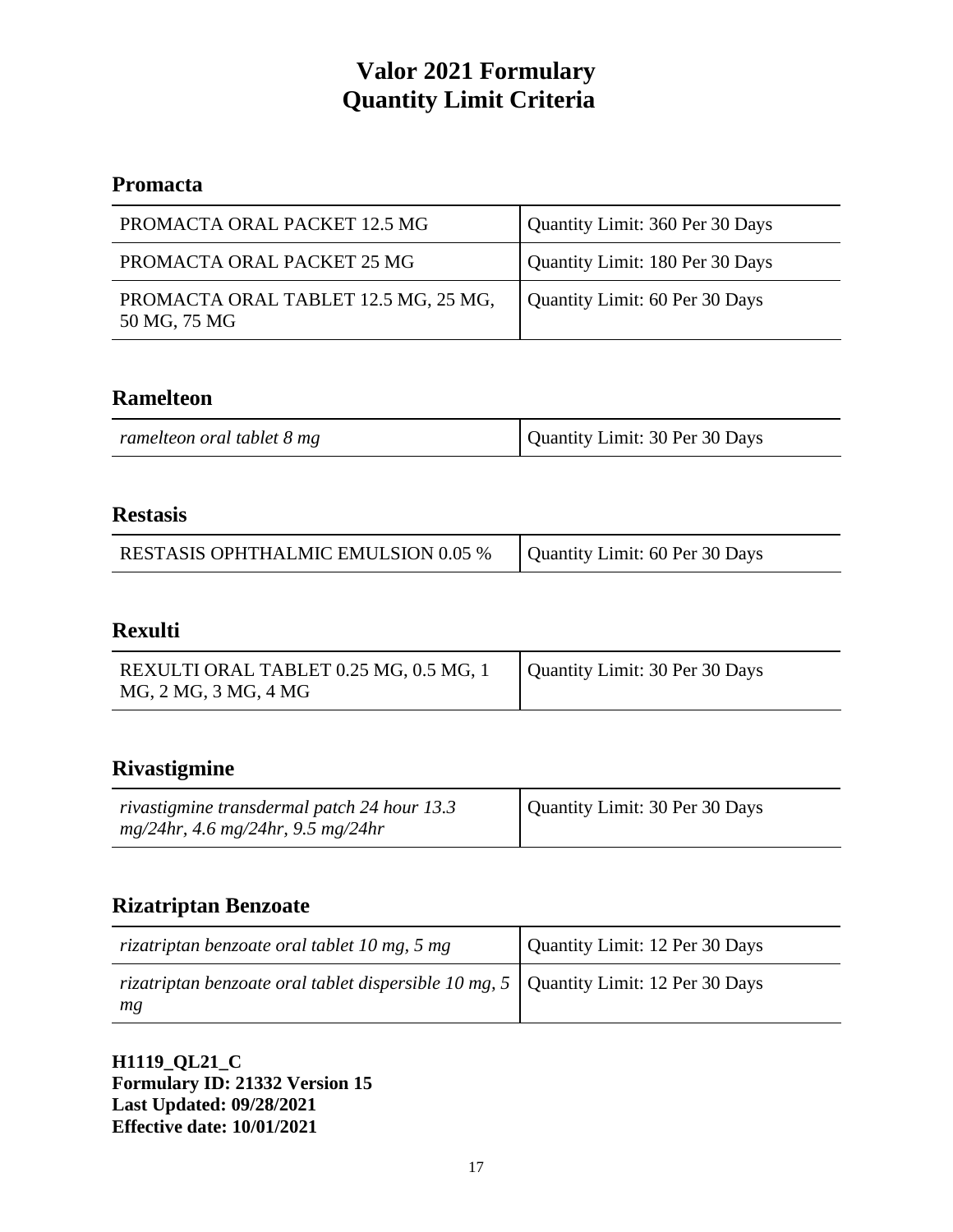# **Rufinamide**

| rufinamide oral suspension $40 \text{ mg/ml}$ | Quantity Limit: 2400 Per 30 Days |
|-----------------------------------------------|----------------------------------|
| rufinamide oral tablet 200 mg, 400 mg         | Quantity Limit: 240 Per 30 Days  |

# **Rydapt**

|  | RYDAPT ORAL CAPSULE 25 MG | Quantity Limit: 240 Per 30 Days |
|--|---------------------------|---------------------------------|
|--|---------------------------|---------------------------------|

#### **Savella**

| SAVELLA ORAL TABLET 100 MG, 12.5 MG, 25   Quantity Limit: 60 Per 30 Days<br>MG, 50 MG |  |
|---------------------------------------------------------------------------------------|--|
|---------------------------------------------------------------------------------------|--|

#### **Savella Titration Pack**

| SAVELLA TITRATION PACK ORAL 12.5 $& 25$   Quantity Limit: 110 Per 365 Days<br>& 50 MG |  |
|---------------------------------------------------------------------------------------|--|
|---------------------------------------------------------------------------------------|--|

## **Signifor**

| SIGNIFOR SUBCUTANEOUS SOLUTION 0.3 | Quantity Limit: 60 Per 30 Days |
|------------------------------------|--------------------------------|
| MG/ML, 0.6 MG/ML, 0.9 MG/ML        |                                |

# **Sildenafil Citrate**

| sildenafil citrate oral tablet 20 mg | Quantity Limit: 90 Per 30 Days |
|--------------------------------------|--------------------------------|
|--------------------------------------|--------------------------------|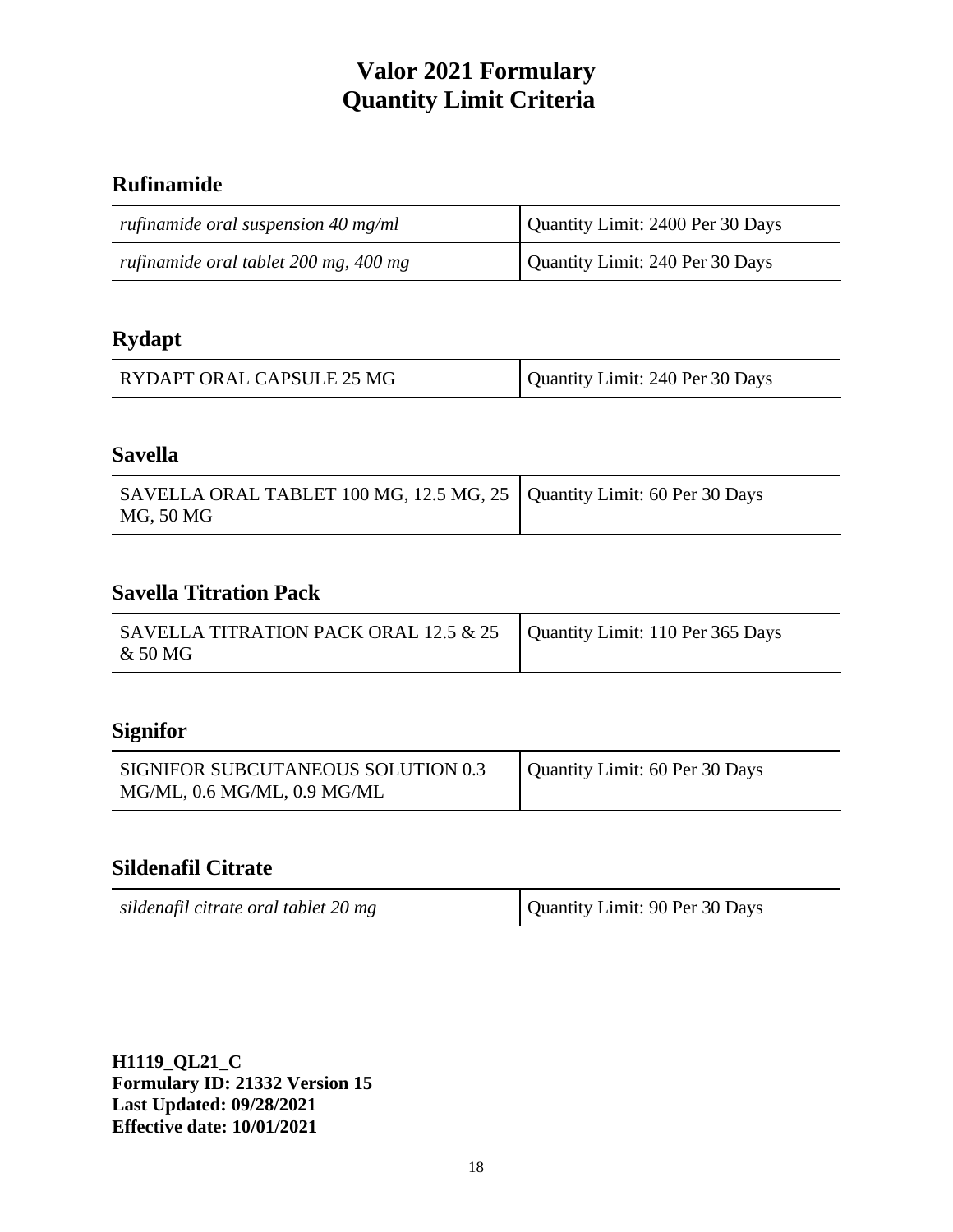# **Soliqua**

| SOLIQUA SUBCUTANEOUS SOLUTION PEN-   Quantity Limit: 18 Per 30 Days |  |
|---------------------------------------------------------------------|--|
| INJECTOR 100-33 UNT-MCG/ML                                          |  |

# **Spritam**

| SPRITAM ORAL TABLET DISINTEGRATING<br>SOLUBLE 1000 MG                | Quantity Limit: 90 Per 30 Days  |
|----------------------------------------------------------------------|---------------------------------|
| SPRITAM ORAL TABLET DISINTEGRATING<br>SOLUBLE 250 MG, 500 MG, 750 MG | Quantity Limit: 120 Per 30 Days |

# **Sprycel**

| SPRYCEL ORAL TABLET 100 MG, 50 MG, 70<br>MG, 80 MG | Quantity Limit: 60 Per 30 Days |
|----------------------------------------------------|--------------------------------|
| SPRYCEL ORAL TABLET 140 MG                         | Quantity Limit: 30 Per 30 Days |
| SPRYCEL ORAL TABLET 20 MG                          | Quantity Limit: 90 Per 30 Days |

# **SUMAtriptan Succinate**

| sumatriptan succinate oral tablet 100 mg, 25 mg, 50   Quantity Limit: 12 Per 30 Days |  |
|--------------------------------------------------------------------------------------|--|
| mg                                                                                   |  |

# **Sunosi**

| Quantity Limit: 30 Per 30 Days |
|--------------------------------|
|                                |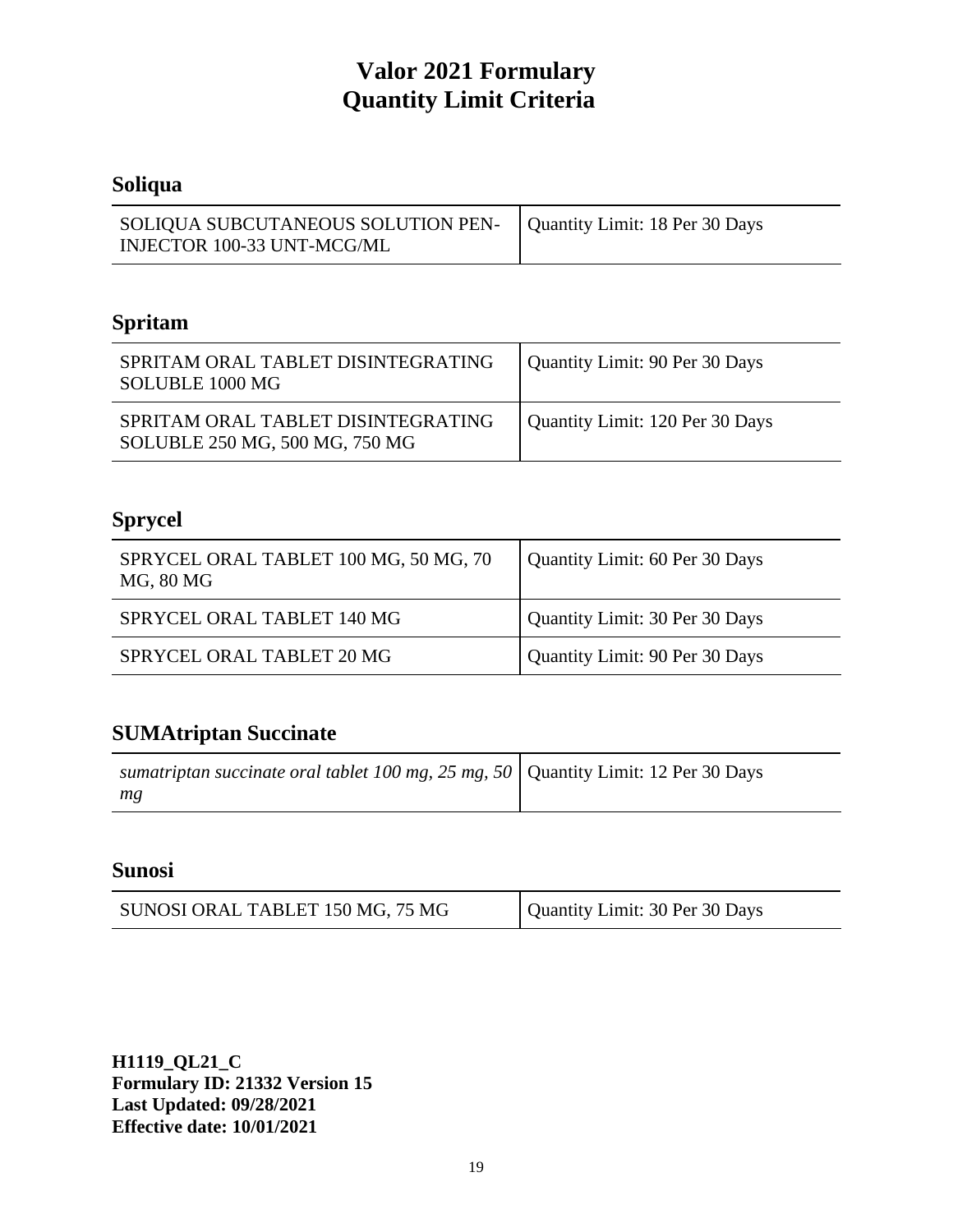# **SymlinPen 120**

| SYMLINPEN 120 SUBCUTANEOUS SOLUTION   Quantity Limit: 10.8 Per 28 Days |  |
|------------------------------------------------------------------------|--|
| PEN-INJECTOR 2700 MCG/2.7ML                                            |  |

# **SymlinPen 60**

| SYMLINPEN 60 SUBCUTANEOUS SOLUTION   Quantity Limit: 10.8 Per 28 Days |  |
|-----------------------------------------------------------------------|--|
| PEN-INJECTOR 1500 MCG/1.5ML                                           |  |

#### **Sympazan**

| SYMPAZAN ORAL FILM 10 MG, 20 MG, 5 MG   Quantity Limit: 60 Per 30 Days |  |
|------------------------------------------------------------------------|--|
|------------------------------------------------------------------------|--|

### **Targretin**

| <b>TARGRETIN EXTERNAL GEL 1 %</b> | Quantity Limit: 60 Per 30 Days |
|-----------------------------------|--------------------------------|
|-----------------------------------|--------------------------------|

#### **Tasigna**

| TASIGNA ORAL CAPSULE 150 MG, 200 MG,<br>50 MG | Quantity Limit: 120 Per 30 Days |
|-----------------------------------------------|---------------------------------|
|-----------------------------------------------|---------------------------------|

## **Tavalisse**

#### **Temazepam**

| temazepam oral capsule 15 mg, 22.5 mg, 30 mg | Quantity Limit: 30 Per 30 Days  |
|----------------------------------------------|---------------------------------|
| temazepam oral capsule 7.5 mg                | Quantity Limit: 120 Per 30 Days |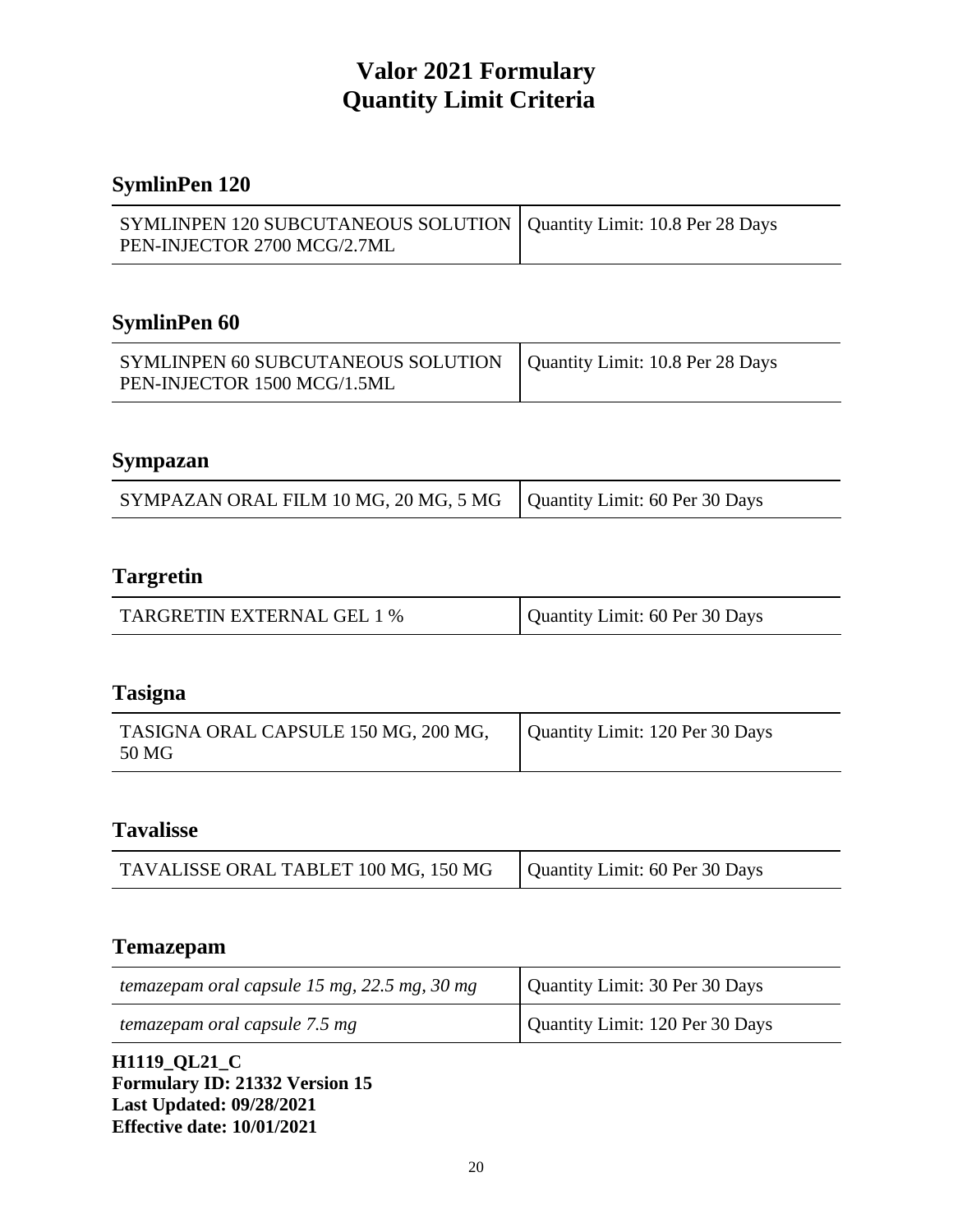# **Tetrabenazine**

| tetrabenazine oral tablet 12.5 mg | Quantity Limit: 90 Per 30 Days  |
|-----------------------------------|---------------------------------|
| tetrabenazine oral tablet 25 mg   | Quantity Limit: 120 Per 30 Days |

# **Toremifene Citrate**

| Quantity Limit: 30 Per 30 Days<br>toremifene citrate oral tablet 60 mg |  |
|------------------------------------------------------------------------|--|
|------------------------------------------------------------------------|--|

## **traMADol HCl**

| tramadol hcl oral tablet 100 mg | Quantity Limit: 120 Per 30 Days |
|---------------------------------|---------------------------------|
| tramadol hcl oral tablet 50 mg  | Quantity Limit: 240 Per 30 Days |

# **Tramadol-Acetaminophen**

| <i>tramadol-acetaminophen oral tablet 37.5-325 mg</i> $\vert$ Quantity Limit: 240 Per 30 Days |  |
|-----------------------------------------------------------------------------------------------|--|
|                                                                                               |  |

## **Trintellix**

| TRINTELLIX ORAL TABLET 10 MG, 20 MG, 5   Quantity Limit: 30 Per 30 Days |  |
|-------------------------------------------------------------------------|--|
| MG                                                                      |  |

## **Trokendi XR**

| TROKENDI XR ORAL CAPSULE EXTENDED<br>RELEASE 24 HOUR 100 MG, 25 MG, 50 MG | Quantity Limit: 120 Per 30 Days |
|---------------------------------------------------------------------------|---------------------------------|
| TROKENDI XR ORAL CAPSULE EXTENDED<br>RELEASE 24 HOUR 200 MG               | Quantity Limit: 60 Per 30 Days  |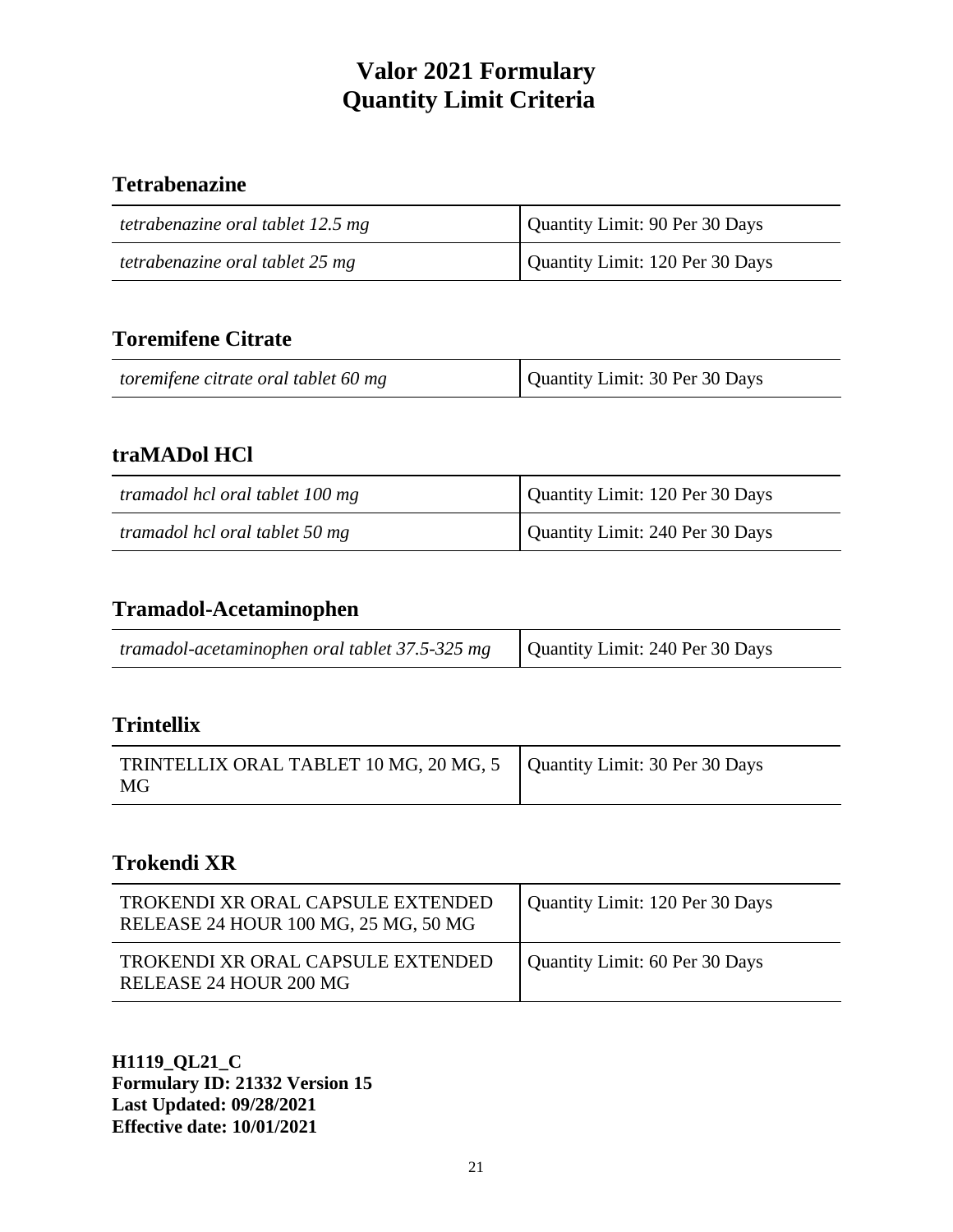## **Valchlor**

| VALCHLOR EXTERNAL GEL 0.016 % | Quantity Limit: 60 Per 30 Days |
|-------------------------------|--------------------------------|
|-------------------------------|--------------------------------|

#### **Varubi (180 MG Dose)**

| VARUBI (180 MG DOSE) ORAL TABLET | Quantity Limit: 8 Per 30 Days |
|----------------------------------|-------------------------------|
| THERAPY PACK 2 X 90 MG           |                               |

#### **Verquvo**

### **Viibryd**

| VIIBRYD ORAL TABLET 10 MG, 20 MG, 40<br>MG | Quantity Limit: 30 Per 30 Days |
|--------------------------------------------|--------------------------------|
|--------------------------------------------|--------------------------------|

# **Viibryd Starter Pack**

| VIIBRYD STARTER PACK ORAL KIT 10 & 20   Quantity Limit: 30 Per 30 Days<br>MG |  |
|------------------------------------------------------------------------------|--|

# **Vimpat**

| VIMPAT ORAL SOLUTION 10 MG/ML                                                        | Quantity Limit: 1200 Per 30 Days |
|--------------------------------------------------------------------------------------|----------------------------------|
| VIMPAT ORAL TABLET 100 MG, 150 MG, 200   Quantity Limit: 60 Per 30 Days<br>MG, 50 MG |                                  |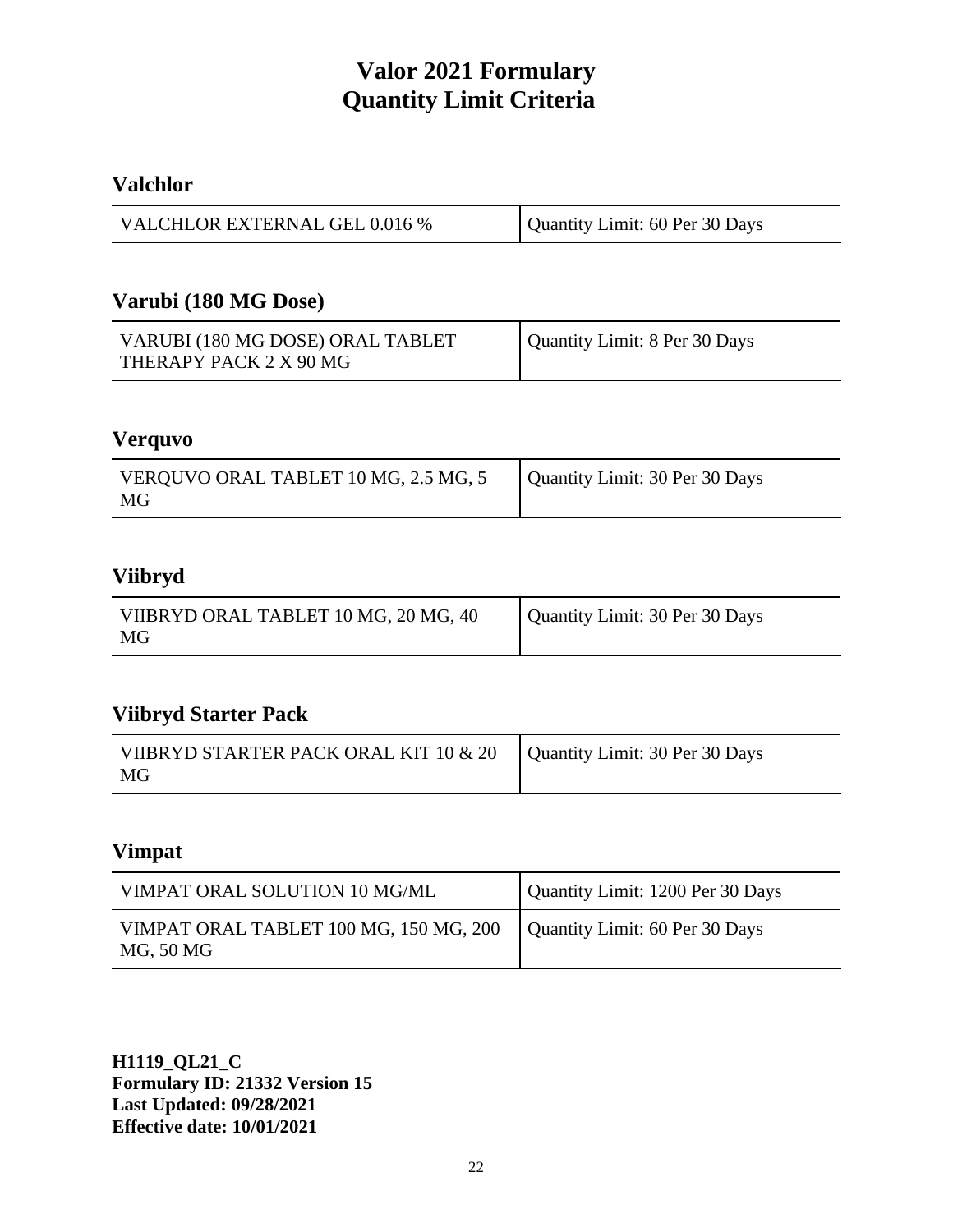# **Vizimpro**

| VIZIMPRO ORAL TABLET 15 MG, 30 MG, 45   Quantity Limit: 30 Per 30 Days<br>MG |  |
|------------------------------------------------------------------------------|--|

# **Voriconazole**

| voriconazole oral suspension reconstituted 40<br>mg/ml | Quantity Limit: 300 Per 30 Days |
|--------------------------------------------------------|---------------------------------|
| voriconazole oral tablet 200 mg, 50 mg                 | Quantity Limit: 120 Per 30 Days |

#### **Votrient**

| VOTRIENT ORAL TABLET 200 MG | Quantity Limit: 120 Per 30 Days |
|-----------------------------|---------------------------------|

# **Vraylar**

| VRAYLAR ORAL CAPSULE 1.5 MG                        | Quantity Limit: 120 Per 30 Days |
|----------------------------------------------------|---------------------------------|
| VRAYLAR ORAL CAPSULE 3 MG                          | Quantity Limit: 60 Per 30 Days  |
| VRAYLAR ORAL CAPSULE 4.5 MG, 6 MG                  | Quantity Limit: 30 Per 30 Days  |
| VRAYLAR ORAL CAPSULE THERAPY PACK<br>$1.5 & 3 M$ G | Quantity Limit: 14 Per 365 Days |

#### **Xalkori**

| XALKORI ORAL CAPSULE 200 MG, 250 MG | Quantity Limit: 120 Per 30 Days |
|-------------------------------------|---------------------------------|
|-------------------------------------|---------------------------------|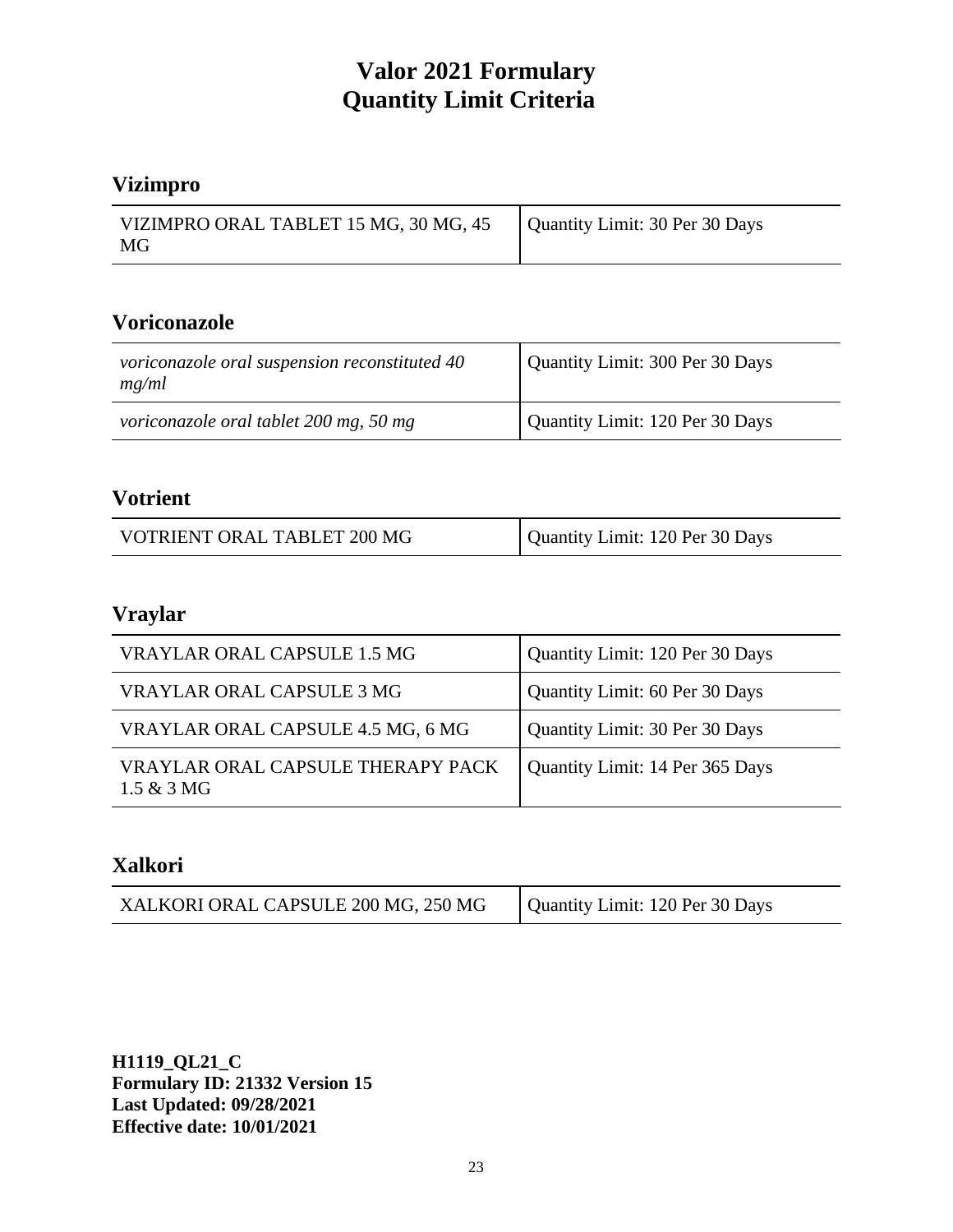# **Xcopri (250 MG Daily Dose)**

| Quantity Limit: 56 Per 28 Days |
|--------------------------------|
|                                |
|                                |
|                                |

# **Xcopri (350 MG Daily Dose)**

| XCOPRI (350 MG DAILY DOSE) ORAL  | Quantity Limit: 56 Per 28 Days |
|----------------------------------|--------------------------------|
| TABLET THERAPY PACK 150 & 200 MG |                                |

## **Xcopri**

| XCOPRI ORAL TABLET 100 MG, 150 MG, 200<br>MG, 50 MG                                                                                                 | Quantity Limit: 60 Per 30 Days |
|-----------------------------------------------------------------------------------------------------------------------------------------------------|--------------------------------|
| XCOPRI ORAL TABLET THERAPY PACK 14 X   Quantity Limit: 28 Per 28 Days<br>12.5 MG & 14 X 25 MG, 14 X 150 MG & 14 X200<br>MG, 14 X 50 MG & 14 X100 MG |                                |

# **Xgeva**

| Quantity Limit: 1.7 Per 28 Days<br>XGEVA SUBCUTANEOUS SOLUTION 120<br>MG/1.7ML |
|--------------------------------------------------------------------------------|
|--------------------------------------------------------------------------------|

### **Xolair**

| <b>XOLAIR SUBCUTANEOUS SOLUTION</b><br>PREFILLED SYRINGE 150 MG/ML, 75<br>MG/0.5ML | <b>Quantity Limit: 6 Per 28 Days</b> |
|------------------------------------------------------------------------------------|--------------------------------------|
| <b>XOLAIR SUBCUTANEOUS SOLUTION</b><br>RECONSTITUTED 150 MG                        | Quantity Limit: 6 Per 28 Days        |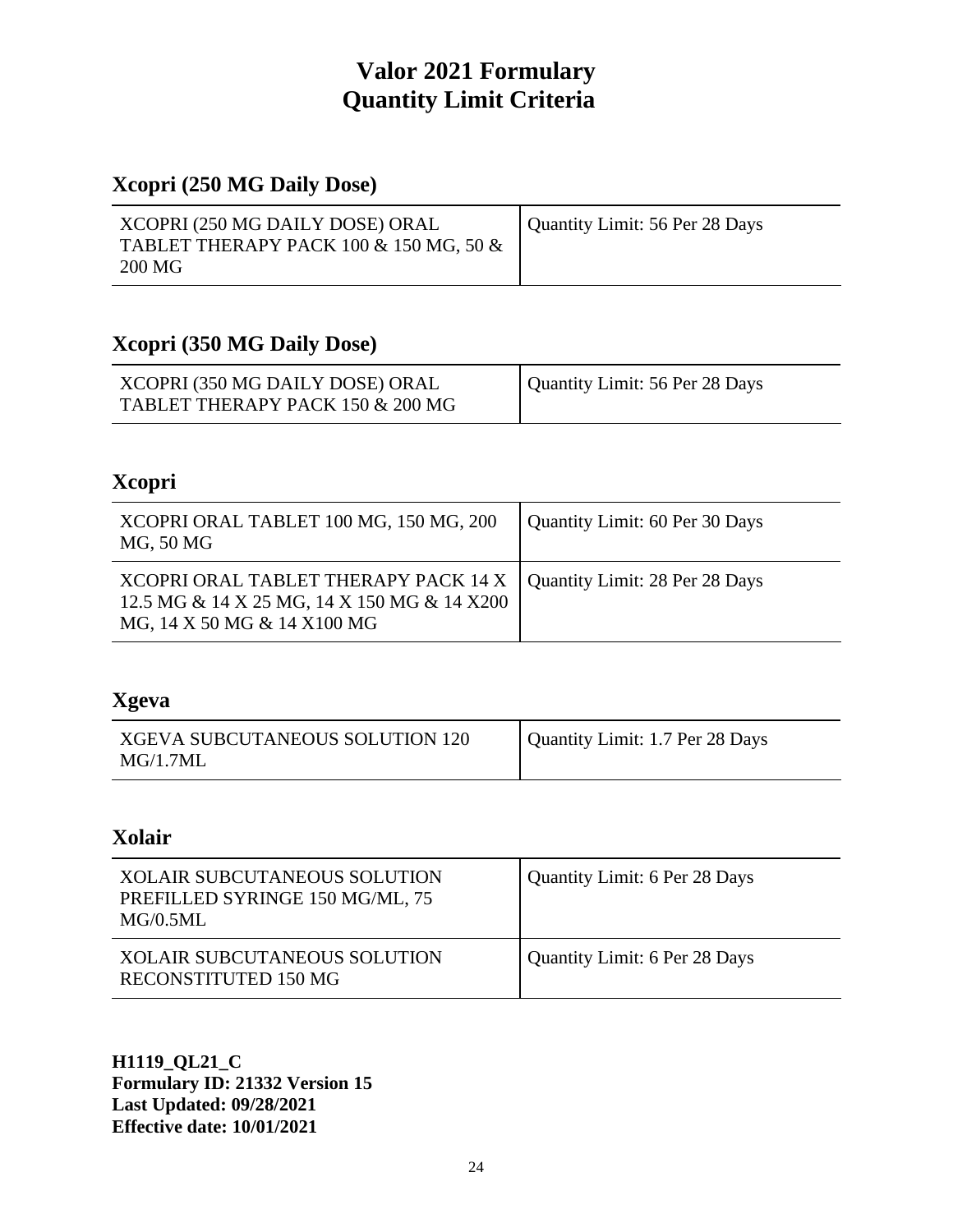# **Xtandi**

| XTANDI ORAL CAPSULE 40 MG | Quantity Limit: 120 Per 30 Days |
|---------------------------|---------------------------------|
| XTANDI ORAL TABLET 40 MG  | Quantity Limit: 120 Per 30 Days |
| XTANDI ORAL TABLET 80 MG  | Quantity Limit: 60 Per 30 Days  |

# **Xultophy**

| XULTOPHY SUBCUTANEOUS SOLUTION  | Quantity Limit: 15 Per 30 Days |
|---------------------------------|--------------------------------|
| PEN-INJECTOR 100-3.6 UNIT-MG/ML |                                |

# **Xyrem**

| XYREM ORAL SOLUTION 500 MG/ML | Quantity Limit: 540 Per 30 Days |
|-------------------------------|---------------------------------|
|-------------------------------|---------------------------------|

# **Xywav**

| XYWAV ORAL SOLUTION 500 MG/ML | Quantity Limit: 540 Per 30 Days |
|-------------------------------|---------------------------------|
|-------------------------------|---------------------------------|

#### **Yonsa**

| YONSA ORAL TABLET 125 MG | Quantity Limit: 120 Per 30 Days |
|--------------------------|---------------------------------|
|--------------------------|---------------------------------|

#### **Zaleplon**

| Quantity Limit: 30 Per 30 Days<br>zaleplon oral capsule 10 mg, 5 mg |
|---------------------------------------------------------------------|
|---------------------------------------------------------------------|

# **Zejula**

| ZEJULA ORAL CAPSULE 100 MG | Quantity Limit: 90 Per 30 Days |
|----------------------------|--------------------------------|
|----------------------------|--------------------------------|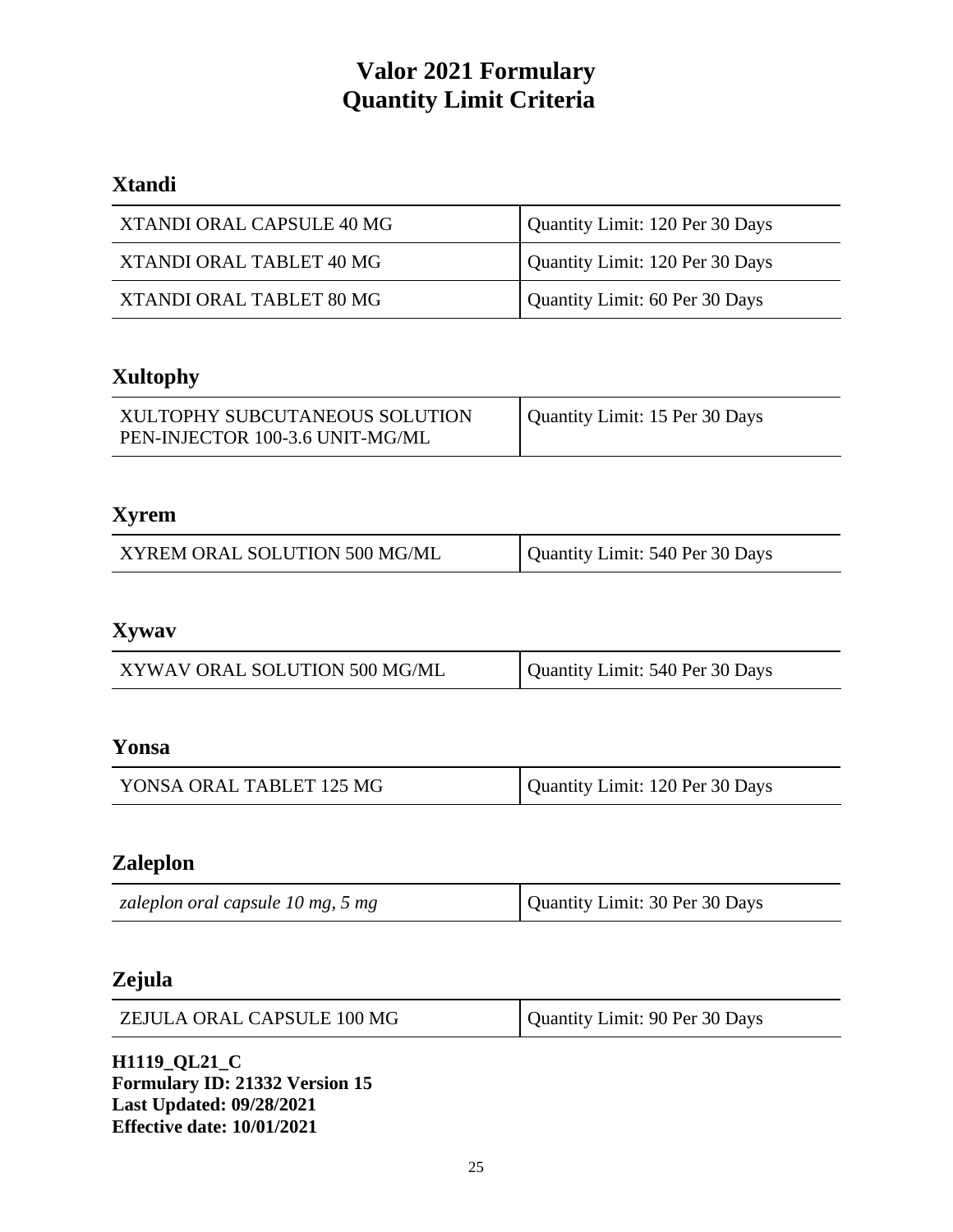# **Zelboraf**

| ZELBORAF ORAL TABLET 240 MG | Quantity Limit: 240 Per 30 Days |
|-----------------------------|---------------------------------|
|-----------------------------|---------------------------------|

# **Ziprasidone HCl**

| ziprasidone hcl oral capsule 20 mg, 40 mg, 60 mg,<br>80 mg | Quantity Limit: 60 Per 30 Days |
|------------------------------------------------------------|--------------------------------|
|------------------------------------------------------------|--------------------------------|

#### **Zolinza**

| ZOLINZA ORAL CAPSULE 100 MG | Quantity Limit: 120 Per 30 Days |
|-----------------------------|---------------------------------|
|                             |                                 |

## **ZOLMitriptan**

| zolmitriptan oral tablet 2.5 mg, 5 mg             | Quantity Limit: 12 Per 30 Days |
|---------------------------------------------------|--------------------------------|
| zolmitriptan oral tablet dispersible 2.5 mg, 5 mg | Quantity Limit: 12 Per 30 Days |

## **Zolpidem Tartrate**

| zolpidem tartrate oral tablet 10 mg, 5 mg | Quantity Limit: 30 Per 30 Days |
|-------------------------------------------|--------------------------------|
|-------------------------------------------|--------------------------------|

# **Zydelig**

| ZYDELIG ORAL TABLET 100 MG | Quantity Limit: 90 Per 30 Days |
|----------------------------|--------------------------------|
| ZYDELIG ORAL TABLET 150 MG | Quantity Limit: 60 Per 30 Days |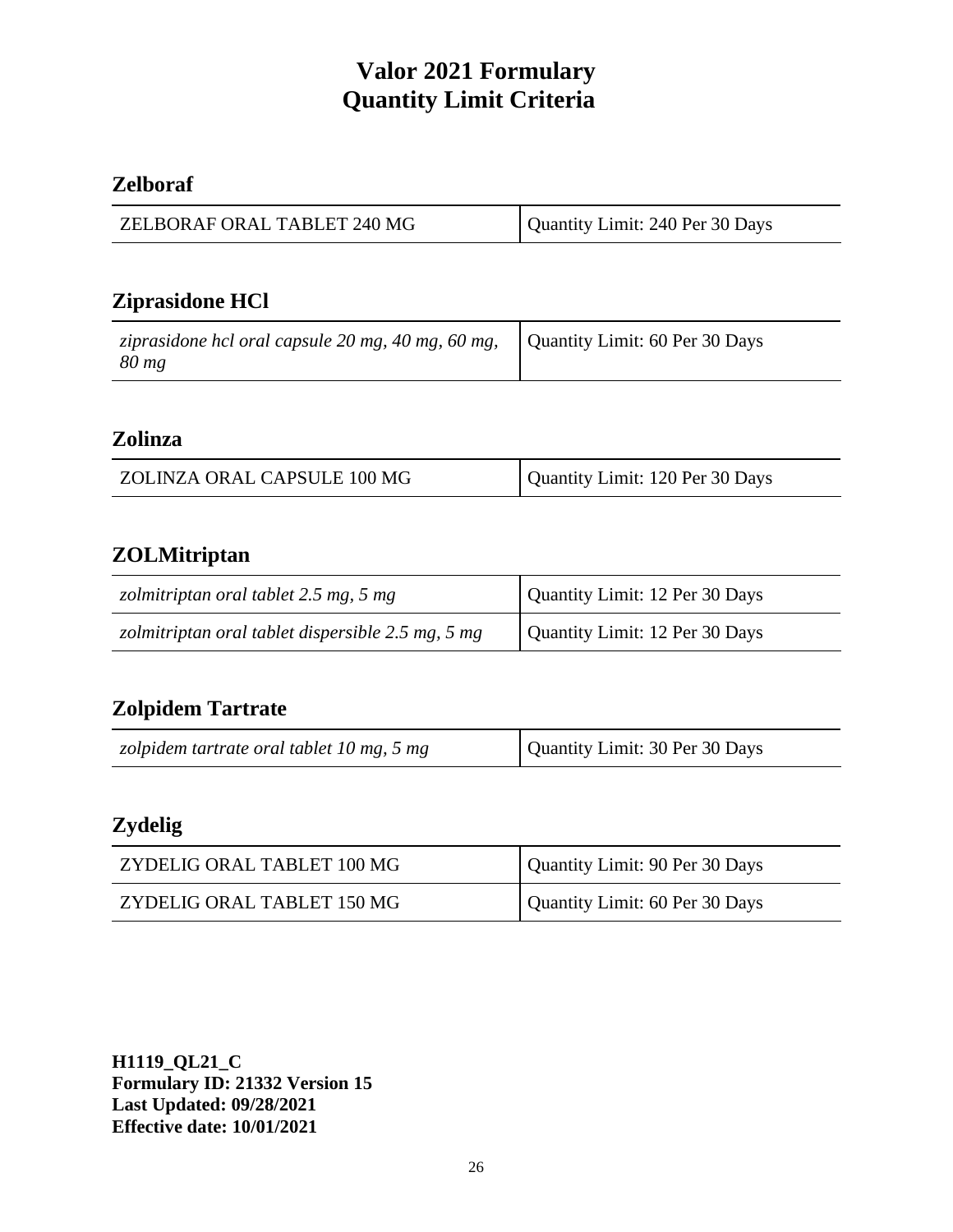#### **Alphabetical Listing**

#### $\mathbf{A}$

| B                                 |  |
|-----------------------------------|--|
|                                   |  |
|                                   |  |
|                                   |  |
|                                   |  |
|                                   |  |
|                                   |  |
| Butalbital-APAP-Caff-Cod 4        |  |
|                                   |  |
| Butalbital-ASA-Caff-Codeine  5    |  |
|                                   |  |
| C                                 |  |
|                                   |  |
|                                   |  |
|                                   |  |
|                                   |  |
|                                   |  |
| Cometriq (100 MG Daily Dose)  6   |  |
| Cometriq (140 MG Daily Dose)  6   |  |
|                                   |  |
|                                   |  |
|                                   |  |
|                                   |  |
|                                   |  |
| H1119_QL21_C                      |  |
| Formulary ID: 21332 Version 15    |  |
| <b>Last Updated: 09/28/2021</b>   |  |
| <b>Effective date: 10/01/2021</b> |  |
|                                   |  |

| D                            |
|------------------------------|
|                              |
|                              |
|                              |
|                              |
|                              |
| Dihydroergotamine Mesylate 8 |
|                              |
|                              |
|                              |
| E                            |
|                              |
|                              |
|                              |
|                              |
|                              |
|                              |
|                              |
|                              |
|                              |
|                              |
| F                            |
|                              |
|                              |
|                              |
|                              |
|                              |
|                              |
|                              |
| G                            |
|                              |
|                              |
|                              |
|                              |
|                              |
|                              |
|                              |
|                              |
| J.                           |
| 12                           |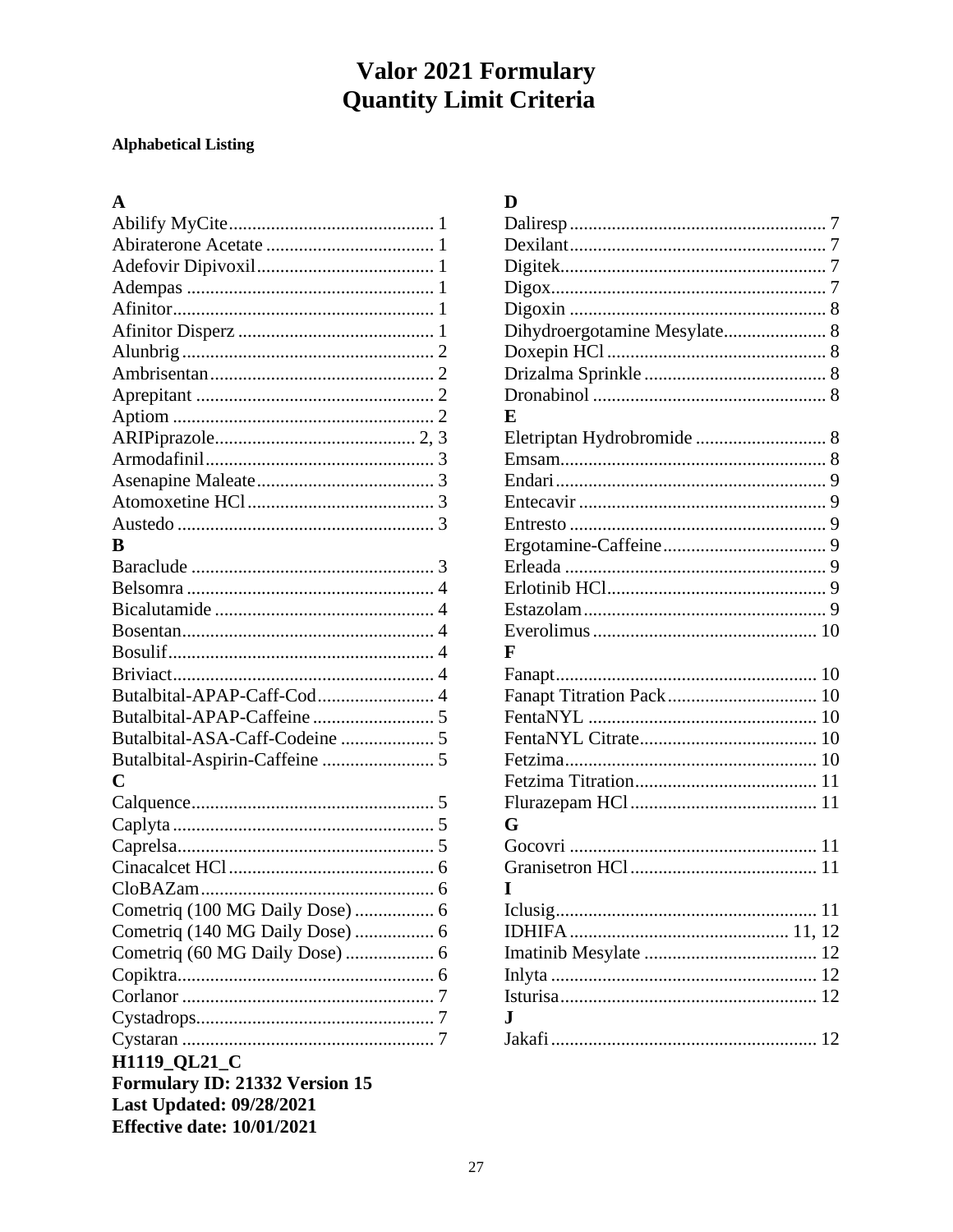| K                       |
|-------------------------|
|                         |
| L                       |
|                         |
|                         |
|                         |
|                         |
|                         |
|                         |
| М                       |
|                         |
| N                       |
|                         |
|                         |
|                         |
|                         |
|                         |
|                         |
| O                       |
|                         |
|                         |
| Ondansetron HCl  15, 16 |
|                         |
|                         |
| P                       |
|                         |
|                         |
|                         |
| 17                      |
| R                       |
|                         |
|                         |
|                         |
|                         |
|                         |
|                         |
|                         |
| S                       |
|                         |
|                         |

| $\overline{\mathbf{V}}$        |  |
|--------------------------------|--|
|                                |  |
|                                |  |
|                                |  |
|                                |  |
|                                |  |
|                                |  |
|                                |  |
|                                |  |
|                                |  |
|                                |  |
| $\overline{\mathbf{X}}$        |  |
|                                |  |
|                                |  |
| Xcopri (250 MG Daily Dose)  24 |  |
| Xcopri (350 MG Daily Dose)  24 |  |
|                                |  |
|                                |  |
|                                |  |
|                                |  |
|                                |  |